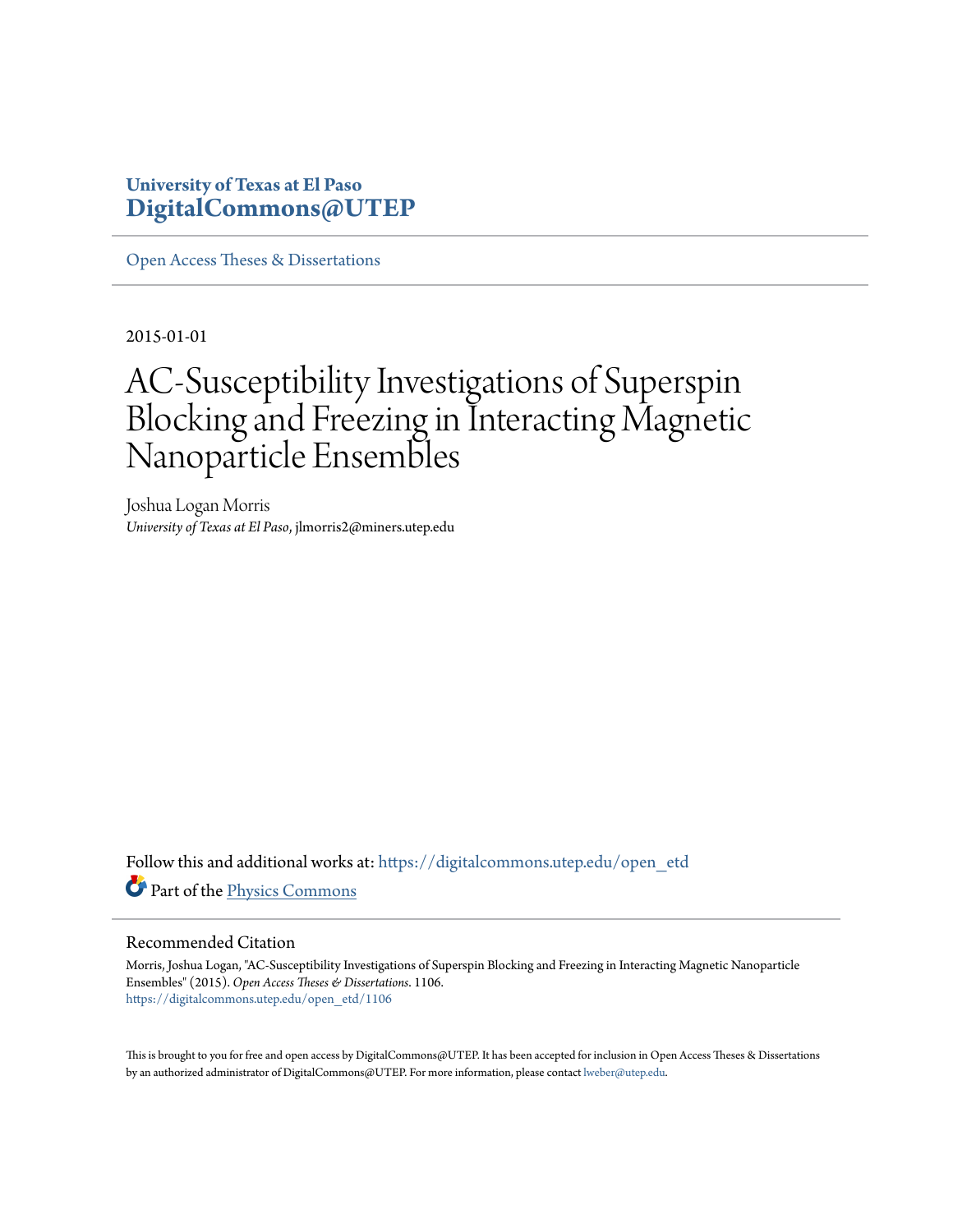# AC-SUSCEPTIBILITY INVESTIGATIONS OF SUPERSPIN BLOCKING AND FREEZING IN INTERACTING MAGNETIC NANOPARTICLE ENSEMBLES

JOSHUA LOGAN MORRIS

Department of Physics

APPROVED:

Cristian E. Botez, Ph.D., Chair

Chunqiang Li, Ph.D.

Russell Chianelli, Ph.D.

Charles Ambler, Ph.D. Dean of the Graduate School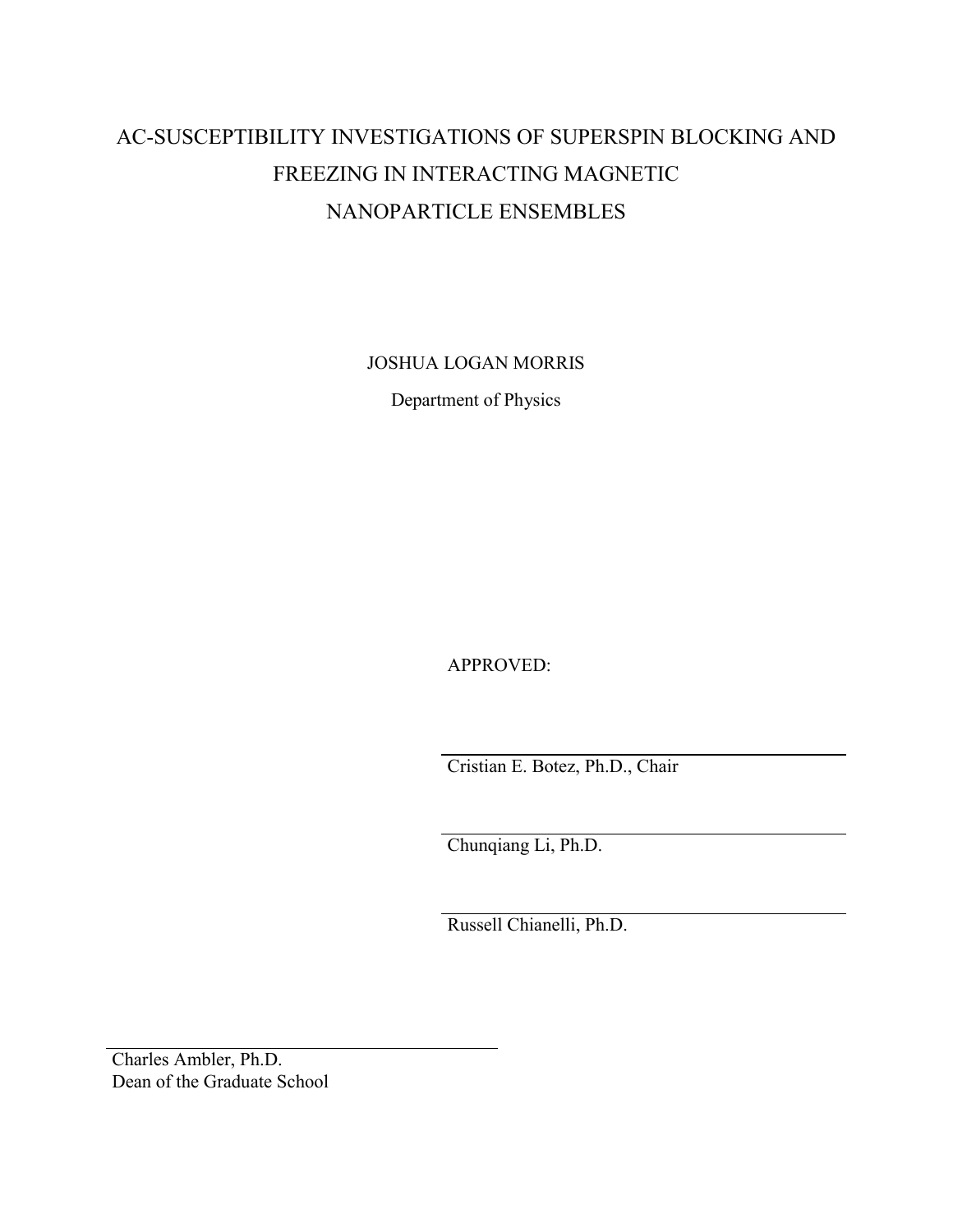Copyright ©

by

Joshua L. Morris 2015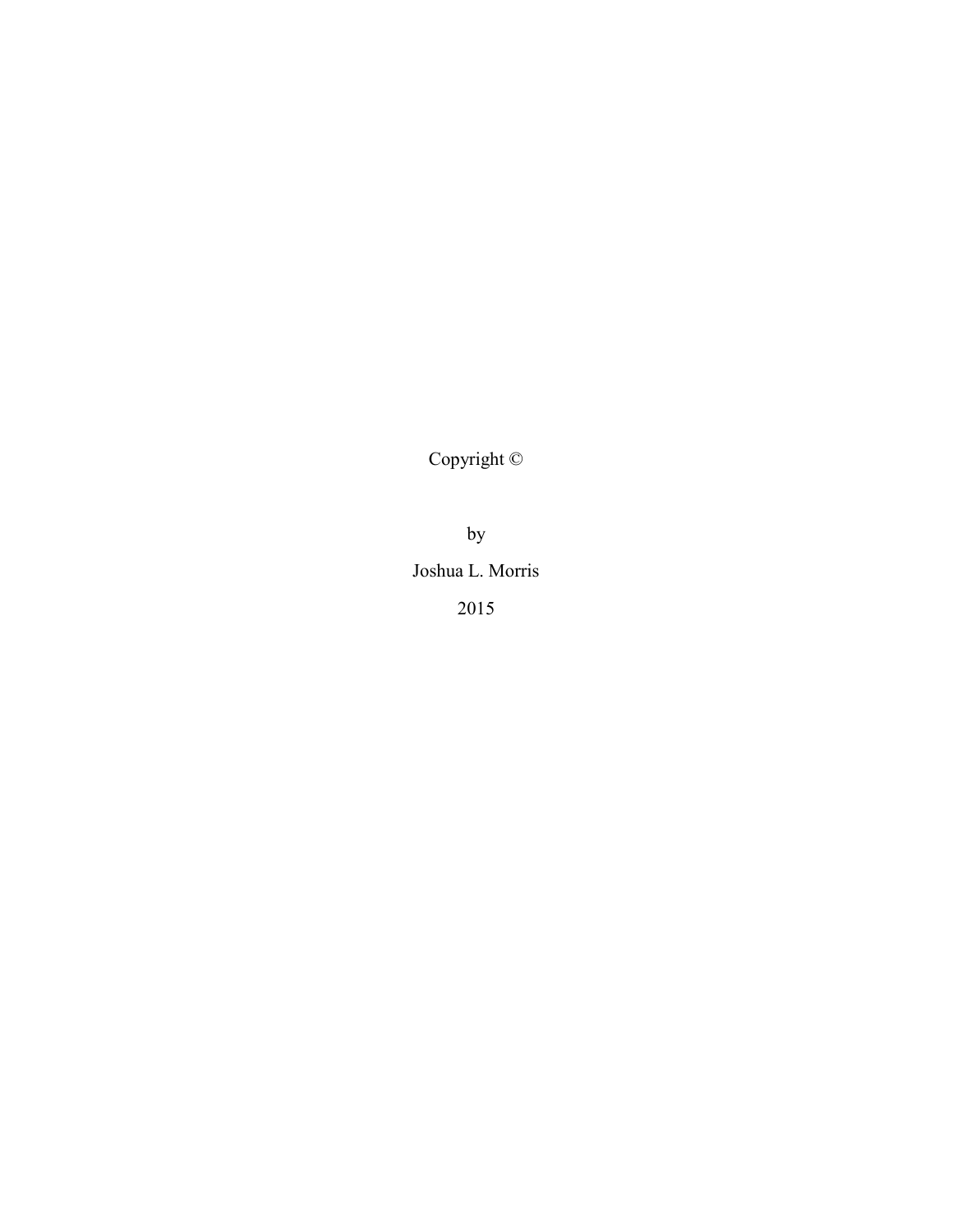# **Dedication**

I dedicate this to all my friends and family as they've been the solid foundation upon which I've tried to build myself into the best person I could be.

*If I have seen further it is by standing on the shoulders of giants – Sir Isaac Newton*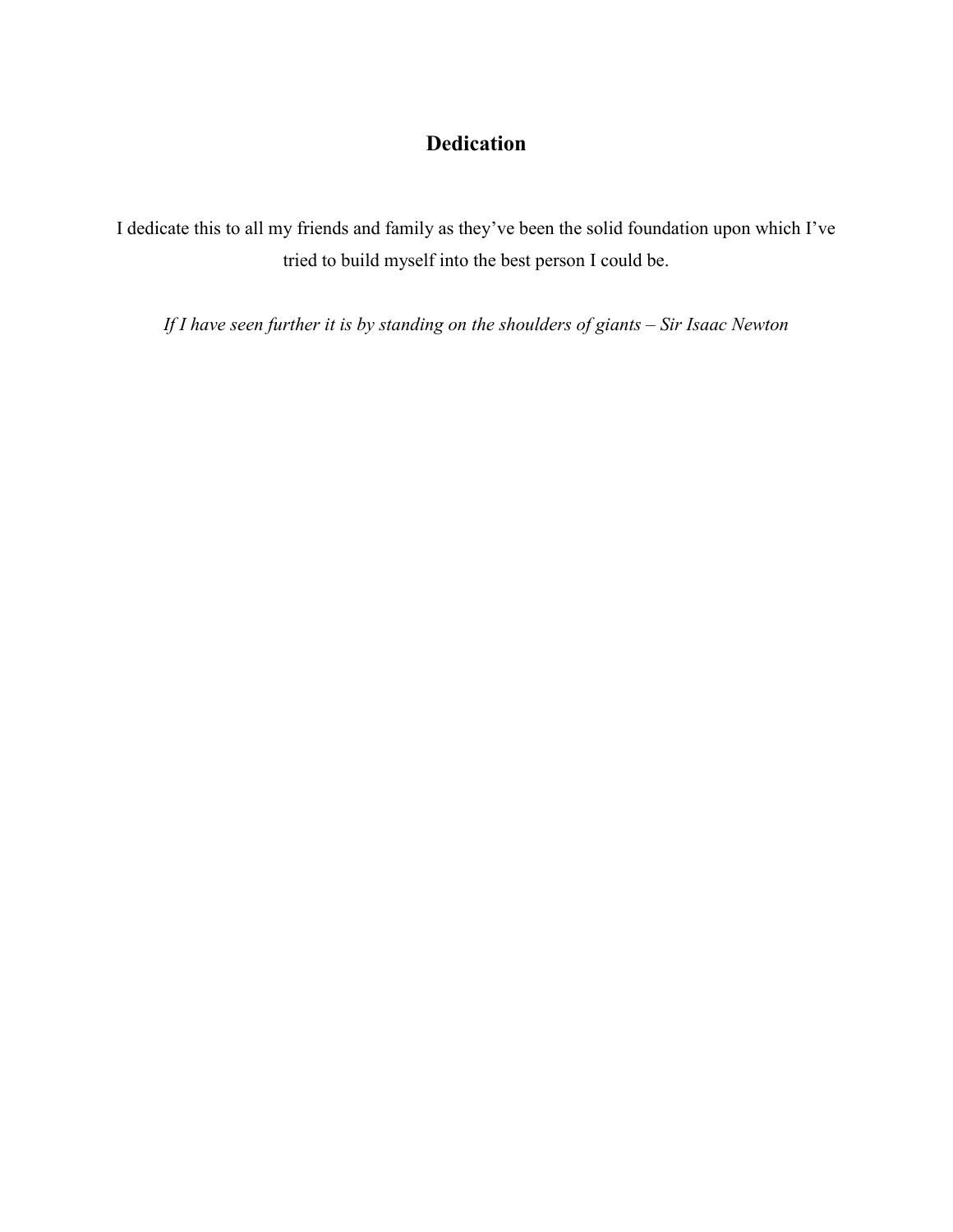# AC-SUSCEPTIBILITY INVESTIGATIONS OF SUPERSPIN BLOCKING AND FREEZING IN INTERACTING MAGNETIC NANOPARTICLE ENSEMBLES

by

### JOSHUA LOGAN MORRIS, B.S

#### THESIS

Presented to the Faculty of the Graduate School of

The University of Texas at El Paso

in Partial Fulfillment

of the Requirements

for the Degree of

#### MASTER OF SCIENCE

Department of Physics THE UNIVERSITY OF TEXAS AT EL PASO

August 2015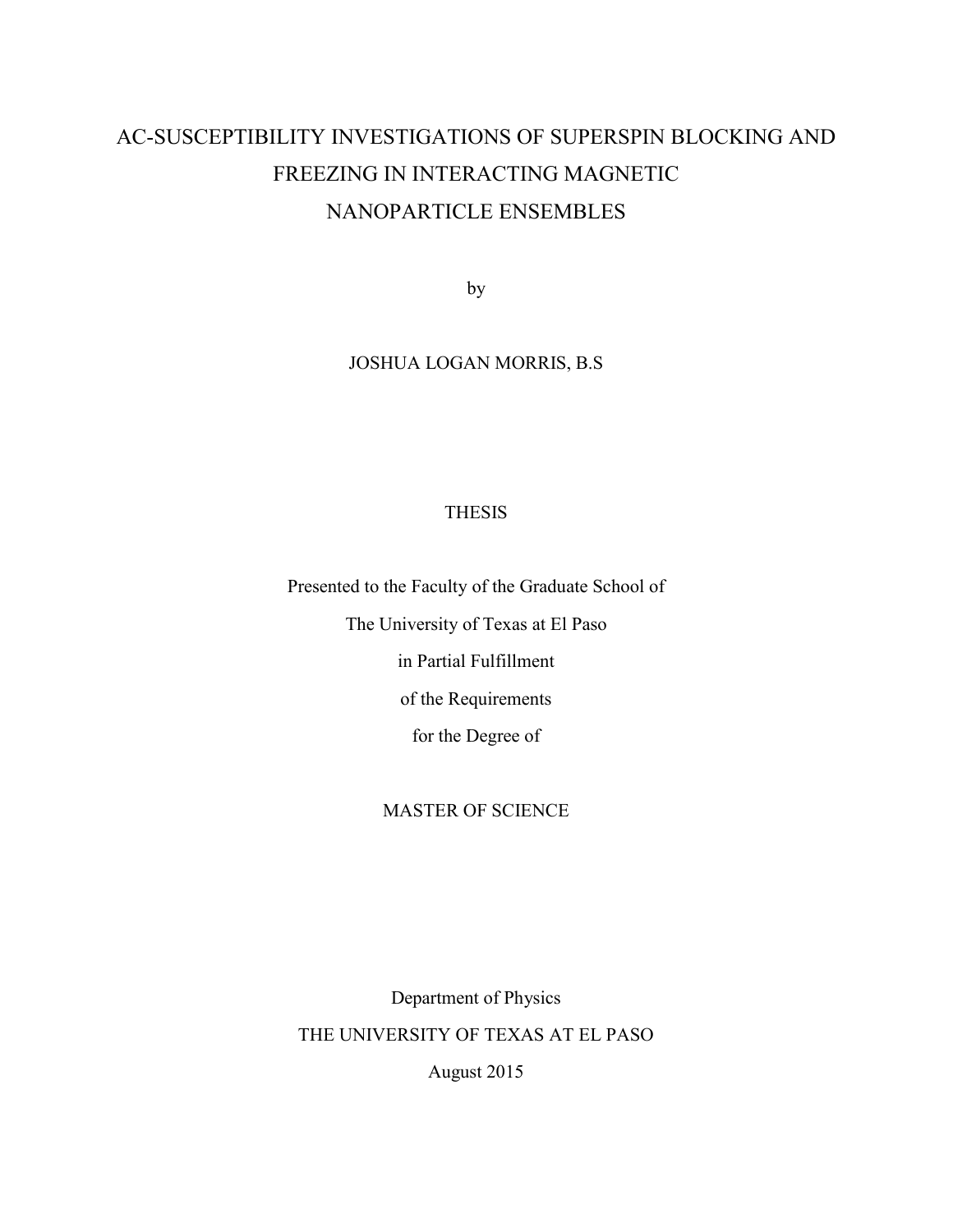#### **Acknowledgements**

<span id="page-5-0"></span>I would like to first acknowledge support from the National Institutes of Health under the Maximizing Access to Research Careers (MARC) program, Award No. 2T34GM008048, as they supported my initial work into magnetism and supported my work as I began this project. The completion of this project would not have been possible without the support of the Donors of the American Chemical Society Petroleum Research Fund, Awards No. 45854-GB10 and 52216- UR10 with further support from the U.S. Department of Defense Army Research Office under Award No. 64705CHREP.

Next I would like to acknowledge Dr. Cristian E. Botez for his mentorship and guidance. While I learned a great deal about the research process from him throughout my four-plus years working with him, it's the snippets of wisdom that I learned outside of the lab that will have a powerful and lasting effect on me as a scientist and person.

Dr. Keith Pannell also deserves more thanks than can be expressed here for believing in me and funding me as a young scientist. Without his experience, wit, and down-to-business attitude helping to positively influence my development, I would not be where I am today.

Lastly I would like to acknowledge my parents and Allissa for their constant support and for keeping me grounded since there's so much more to life than what goes on in the classroom and research lab. You all mean more to me than words can describe.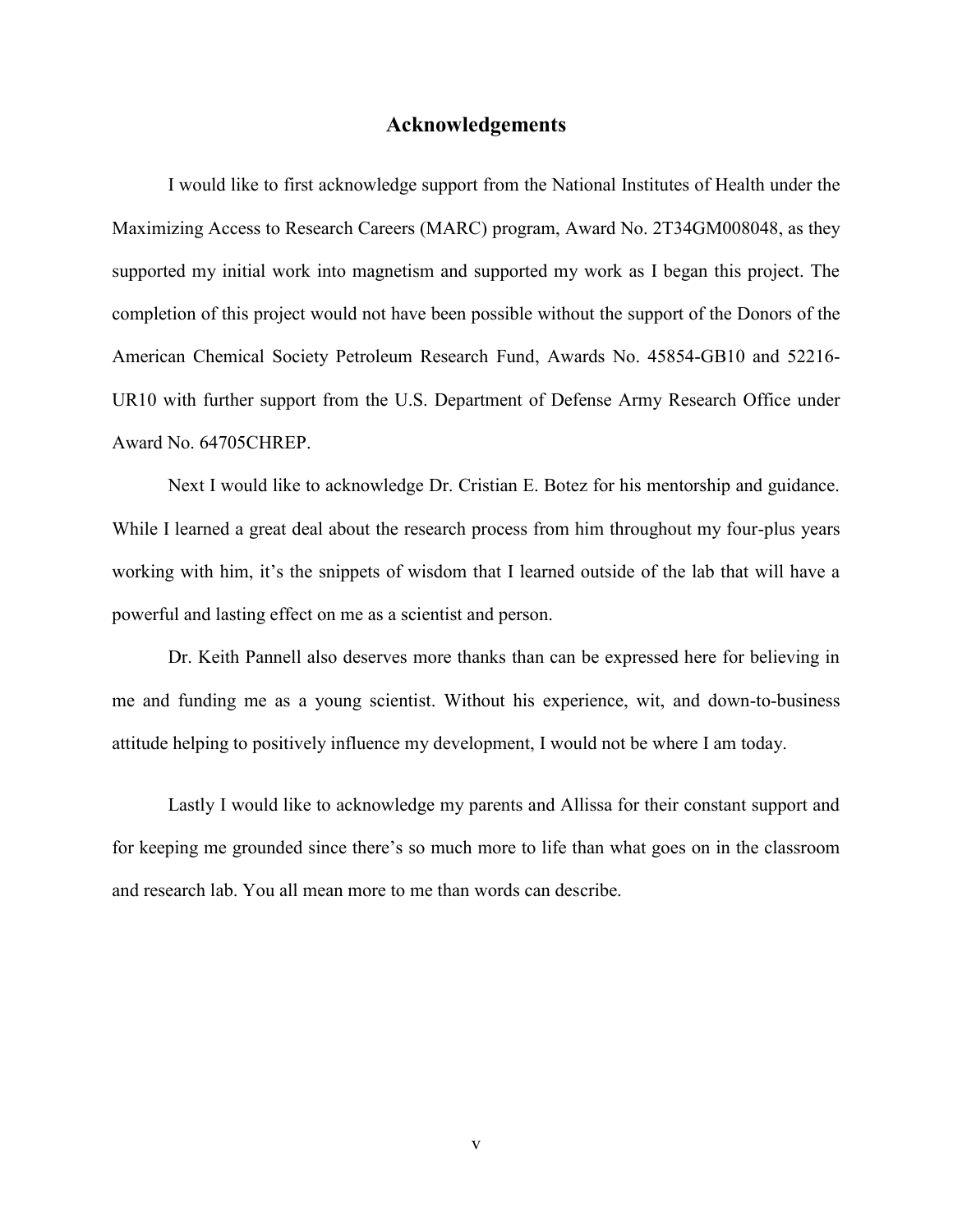### **Abstract**

<span id="page-6-1"></span><span id="page-6-0"></span>We have investigated the effect of dipolar interactions on the superspin blocking and freezing of 10 nm average size  $Fe<sub>3</sub>O<sub>4</sub>$  magnetic nanoparticle ensembles. Our dynamic susceptibility data reveals a two-regime behavior of the blocking temperature,  $T_B$ , upon diluting a Fe<sub>3</sub>O<sub>4</sub>/hexane magnetic nanoparticle fluid. As the nanoparticle volume ratio,  $\Phi$ , is reduced from an as-prepared reference  $\Phi = 1$  to  $\Phi = 1/96$ , the blocking temperature decreases from 46.1 K to 34.2 K, but higher values reenter upon further diluting the magnetic fluid to  $\Phi = 1/384$  (where T<sub>B</sub> = 42.5 K). We show that cooling below T<sub>B</sub> within the higher concentration range ( $\Phi > 1/48$ ) leads to the collective freezing of the superspins in a spin-glass-like fashion, whereas individual superspin blocking occurs in the presence of weaker dipolar interactions ( $\Phi$  < 1/96). The unexpected increase of the blocking temperature with the decrease of the interparticle interactions observed at low nanoparticle concentrations is well described by the Mørup-Tronc (MT) model.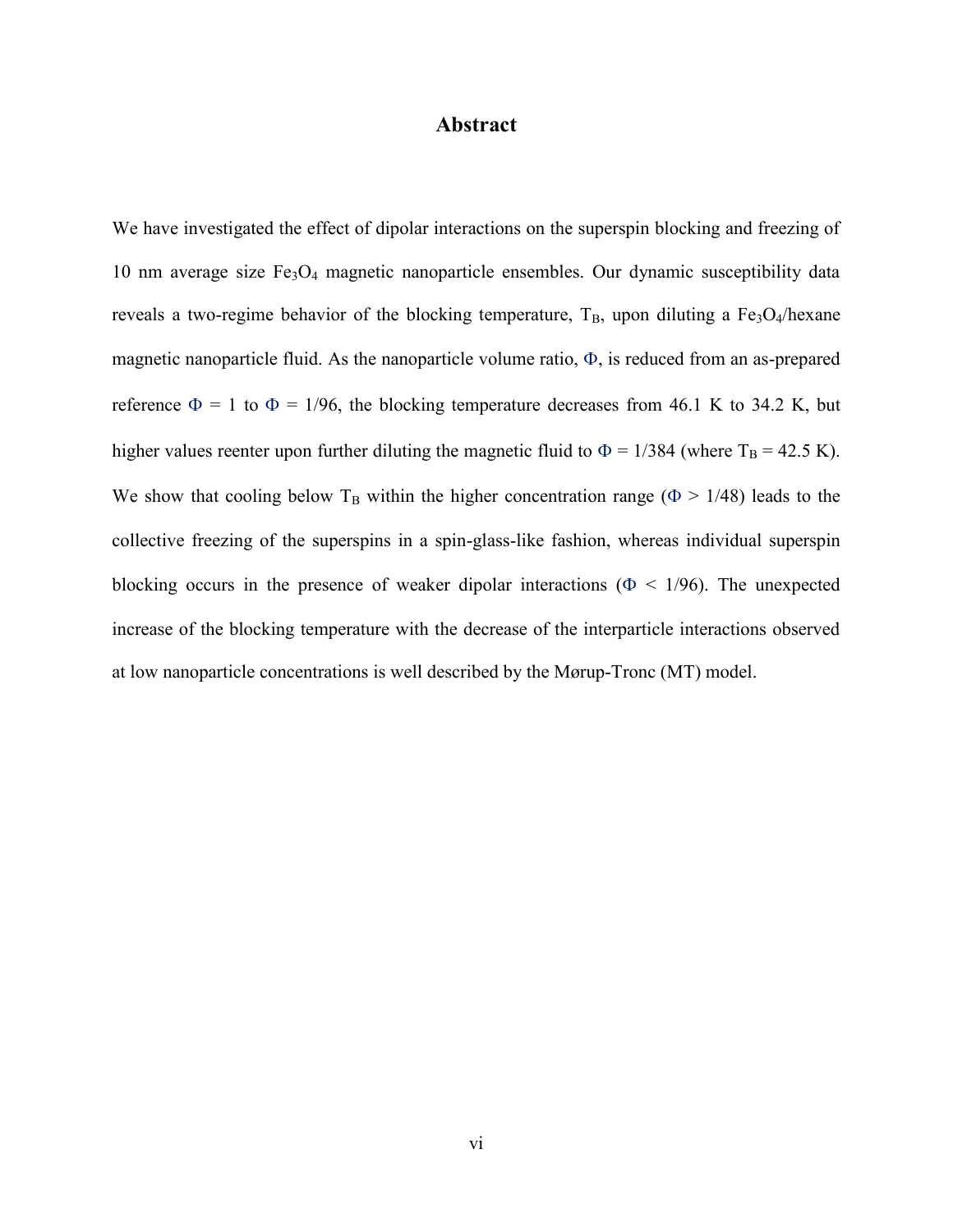|  | <b>Table of Contents</b> |
|--|--------------------------|
|  |                          |

<span id="page-7-0"></span>

| 1.1 |  |
|-----|--|
| 1.2 |  |
| 1.3 |  |
|     |  |
| 2.1 |  |
| 2.2 |  |
|     |  |
|     |  |
|     |  |
|     |  |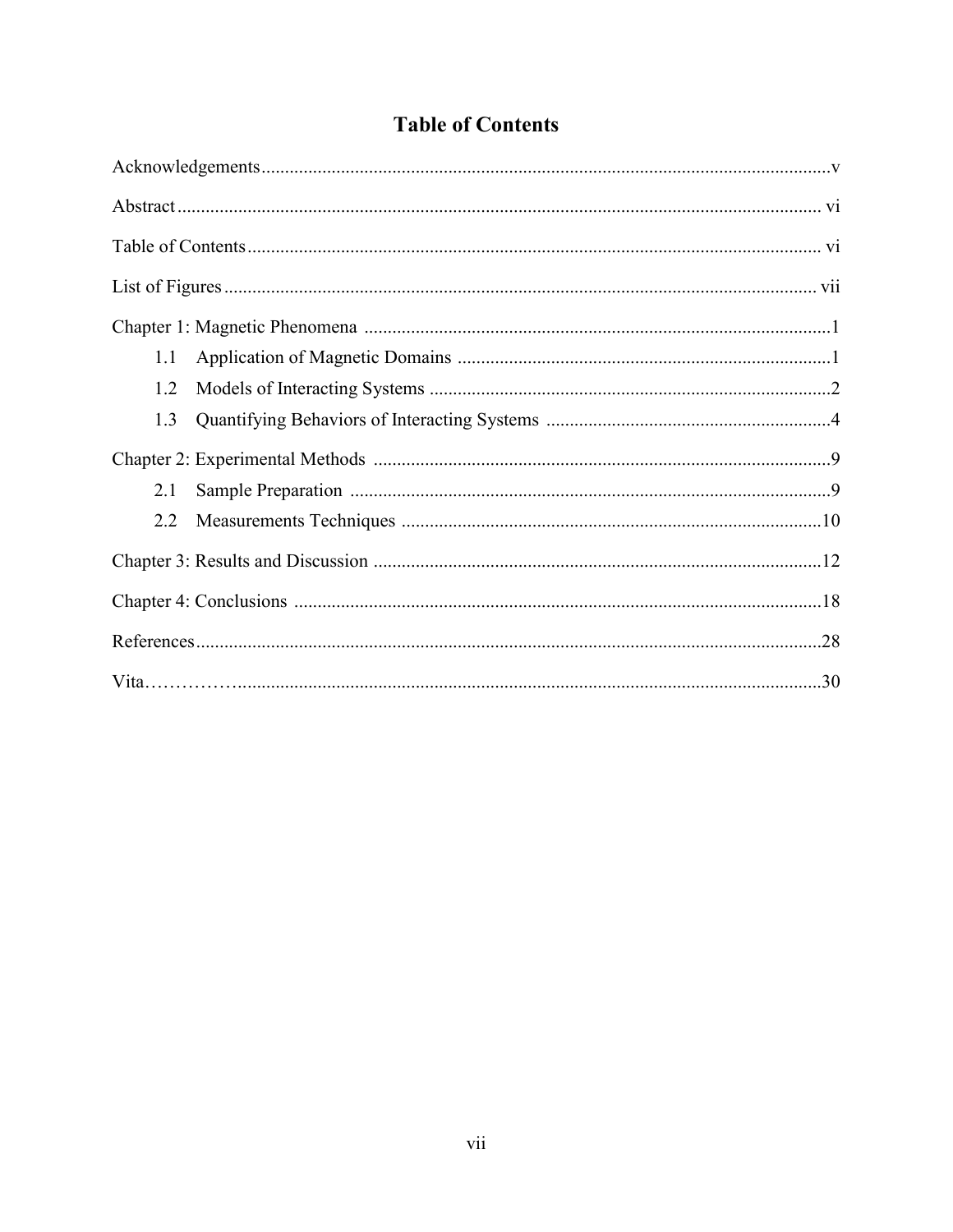# **List of Figures**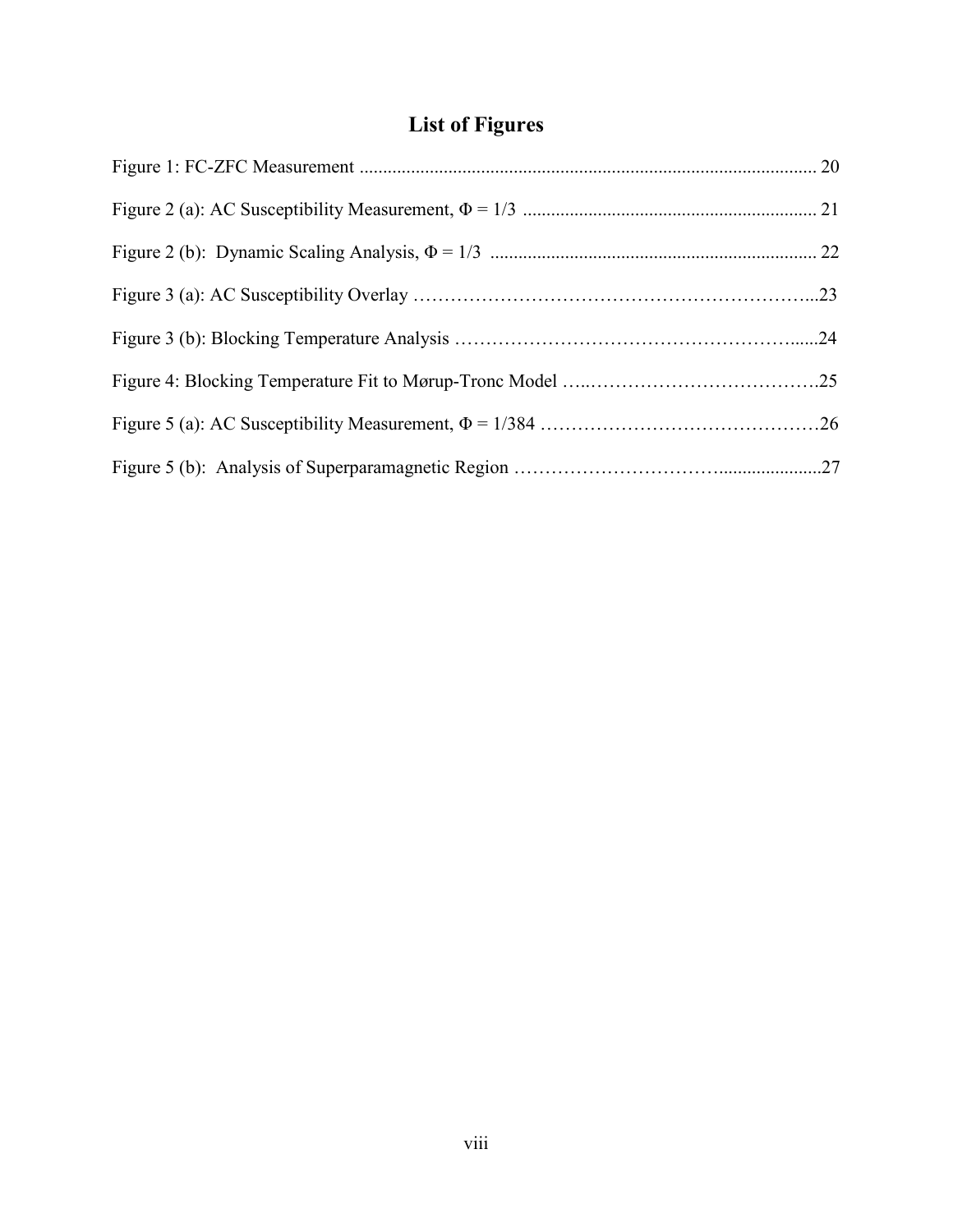#### **Chapter 1: Magnetic Phenomena**

<span id="page-9-0"></span>Magnetic nanoparticle ensembles have been the subject of much research in the last century. The current and potential applications in biomedicine and in emerging technologies such as the development of high density magnetic storage media have garnered much of the recent attention on these systems. Key to the functionality and applicability are the microstructure and mechanisms that make them exhibit unique properties and behave differently from their bulk counterparts. Each nanoparticle below a critical size becomes a single magnetic domain, as opposed to the multiple domain bulk material. A complete description of how single magnetic domain systems behave between the regions of a non-interacting system and strongly interacting system is not yet fully established. While non-interacting systems behave as superparamagnets and highly dense systems behave as superspin-glasses, what phenomena occur between these extremes remains a topic of continuing research and discussion.

#### **1.1 Application of Magnetic Domains**

Over the past two decades, much work has been devoted to investigations of these single domain magnetic nanoparticles, as these systems have current and potential applications in emerging technologies in important areas such as next-generation high-density magnetic recording [1], magnetic refrigeration [2], and biomedicine (magnetic nanoparticle hyperthermia, e.g.) [3-5]. For many of these applications, understanding the effect of the interparticle dipolar interactions on the macroscopic magnetic behavior of the ensemble is of critical importance. For example, strong dipolar interactions have been reported to lead to collective phenomena [6-13], and this would clearly affect the functionality of high-density magnetic recording devices where each superspin is used as a recording bit that needs to be able to individually respond during the recording process. Elucidating the effects of interparticle dipolar interactions on nanoparticle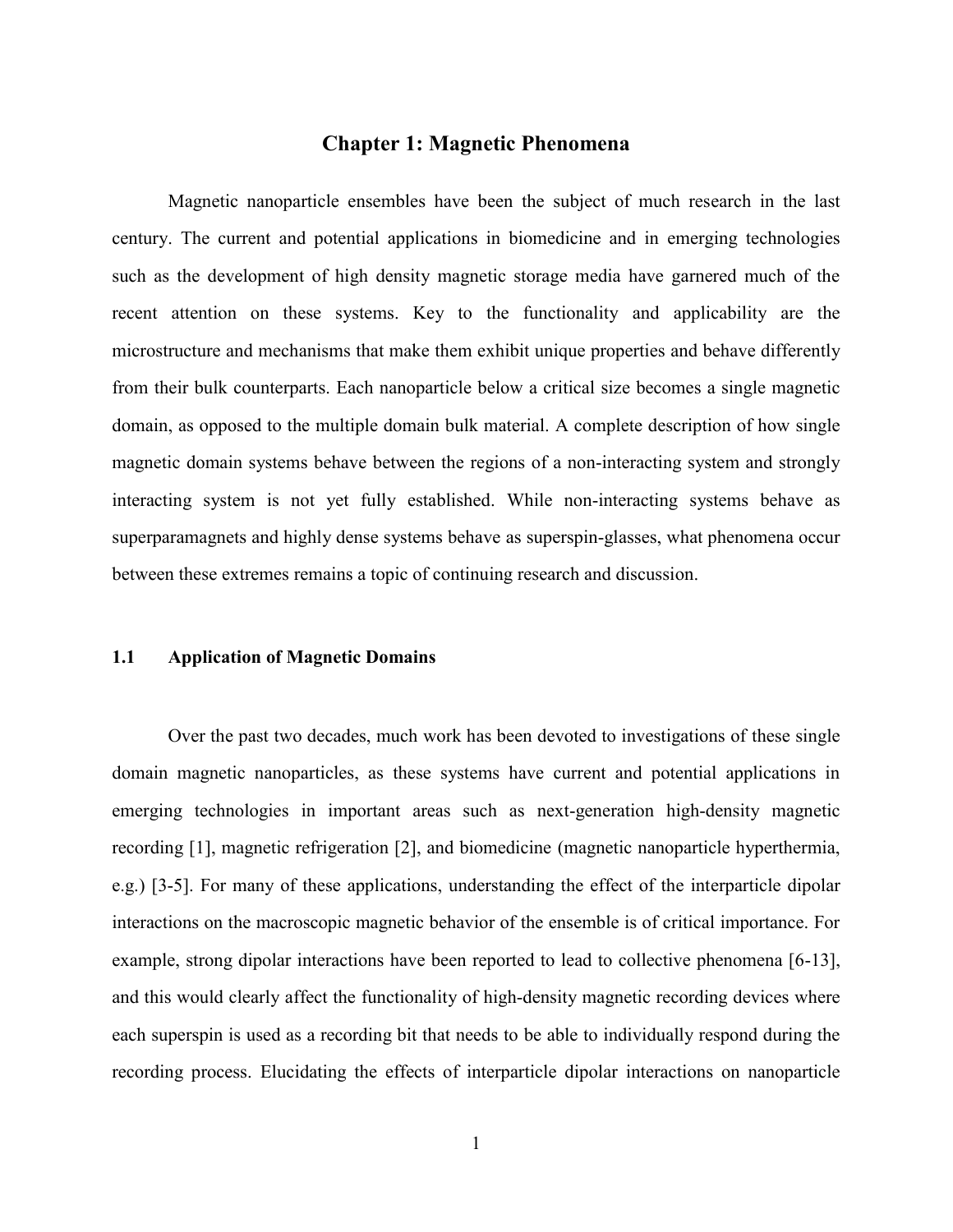response behavior is then of paramount importance in advancing the quantitative description of these effects.

#### **1.2 Models of Interacting Systems**

Due to the similarity of their basic ac-susceptibility signature — a peak in the  $\chi$ " vs. T dependence — distinguishing between superparamagnetic blocking [14,15] and collective spinglass-like freezing (of either surface spins [16,17] or the superspins [18,19]) is often not straightforward. Models based on the differing strength of interparticle interaction allow for fits to the ac-susceptibility data to determine the type of nanoparticle behavior is most prevalent in nanoparticle ensembles.

#### **1.2.1 Non-Interacting Systems**

For an ensemble of *non-interacting* (ideal) magnetic nanoparticles, the individual superspin dynamics are explained by the Néel-Brown activation law:

$$
\tau(T) = \tau_0 \exp\left(\frac{E_B}{k_B T}\right) \tag{1}
$$

which describes the temperature dependence of the system's relaxation time  $\tau$ , (the time it takes each nanoparticle's magnetic moment to flip across an anisotropy energy barrier  $E_B$ ). Here,  $\tau_0$  is the inverse attempt frequency,  $k_B$  is Boltzmann's constant, and T is the temperature. The energy barrier to magnetization reversal has been empirically defined as  $E_B(\theta) = KV \sin^2 \theta$ , where *K* is the magnetic anisotropy constant,  $V$  is the particle volume, and  $\theta$  is the angle between the magnetization vector and the direction of an easy magnetization axis; for uniaxial particles the energy becomes  $E_B = KV$ . If one carries out an ac-magnetic susceptibility measurement on such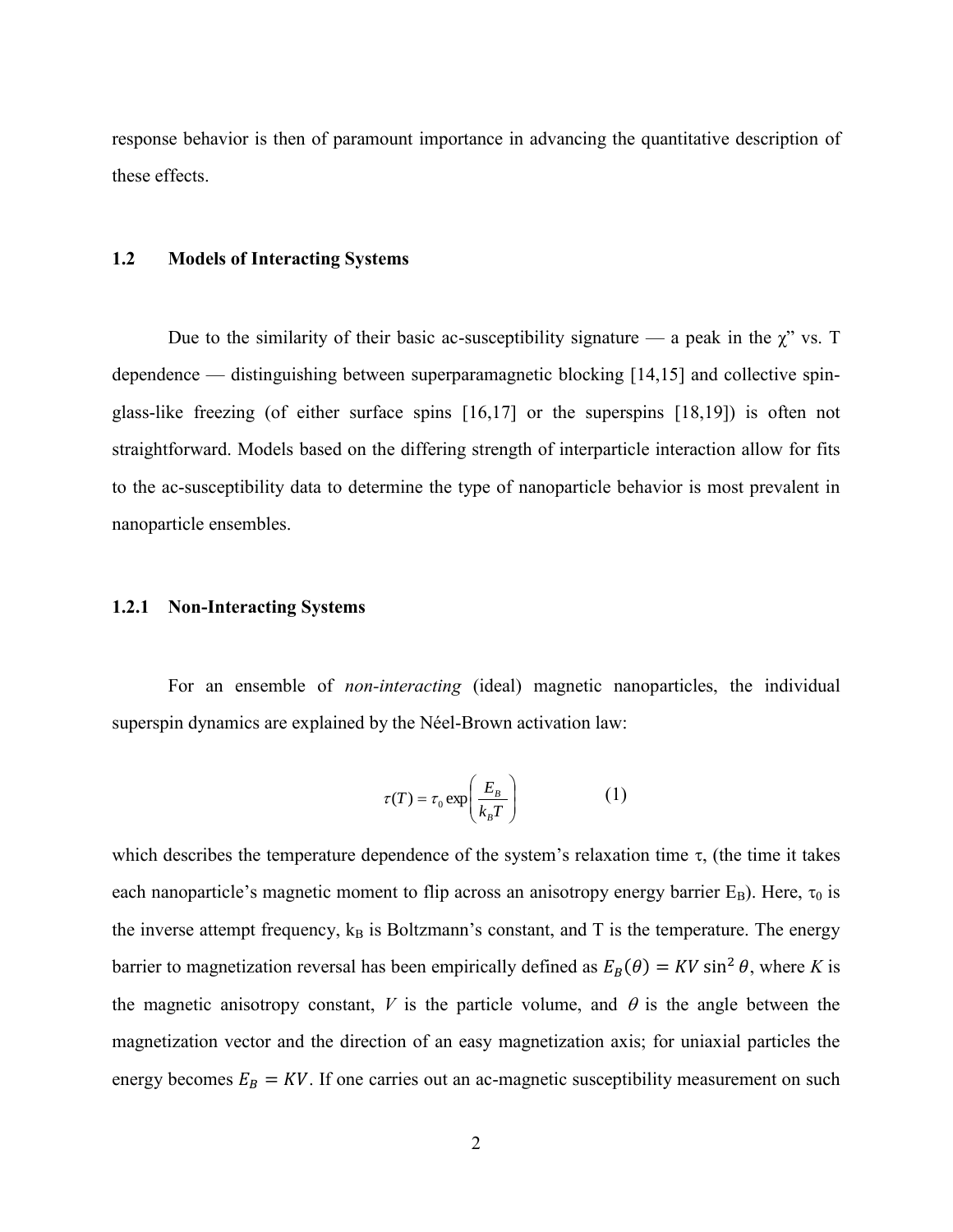a system, the observation time  $\tau_{obs}$  is proportional to the inverse of the measurement frequency,  $\tau_{obs} = 1/2\pi f_{obs}$ . If dc-magnetization measurements are performed,  $\tau_{obs}$  is typically considered to be on the order of  $\sim$ 1s. The temperature at which the observation time equals the ensemble's relaxation time (i.e.  $\tau_{obs} = \tau$ ) is then defined as the blocking temperature T<sub>B</sub>. For a non-interacting nanoparticle system  $T_B$  is expressed as:

$$
T_B = \frac{E_B}{k_B \ln(\tau/\tau_0)}\tag{2}
$$

Above  $T_B$ , the nanoparticles' magnetic moments fluctuate rapidly, and the ensemble behaves similarly to a paramagnet. Below  $T_B$ , however, the thermal energy is insufficient to exceed  $E_B$ , and the superspins are "blocked" along an easy magnetization axis. Due to this blocking behavior, the (super)paramagnetic magnetization and associated magnetic susceptibility reach a maximum at  $T_B$  and decrease upon further cooling [20,21]. In practice, however, interactions between the magnetic nanoparticles are always present, and, depending on their strength, can have different effects on the relaxation and blocking of the superspins. This phenomenon in turn gives rise to the previously mentioned collective spin-glass-like behavior for sufficiently strong interactions.

#### <span id="page-11-0"></span>**1.2.2 Strongly Interacting Systems**

With increasing particle concentration, the effects of *strong* dipolar interactions eventually lead to qualitatively different magnetic behaviors, where, upon cooling below a critical temperature, the superspins freeze in a spin-like-glass fashion rather that individually blocking [22-24]. This has been confirmed by several recent studies and explained on the basis of the conventional dynamic scaling theory which holds that the relaxation time  $\tau$  of a system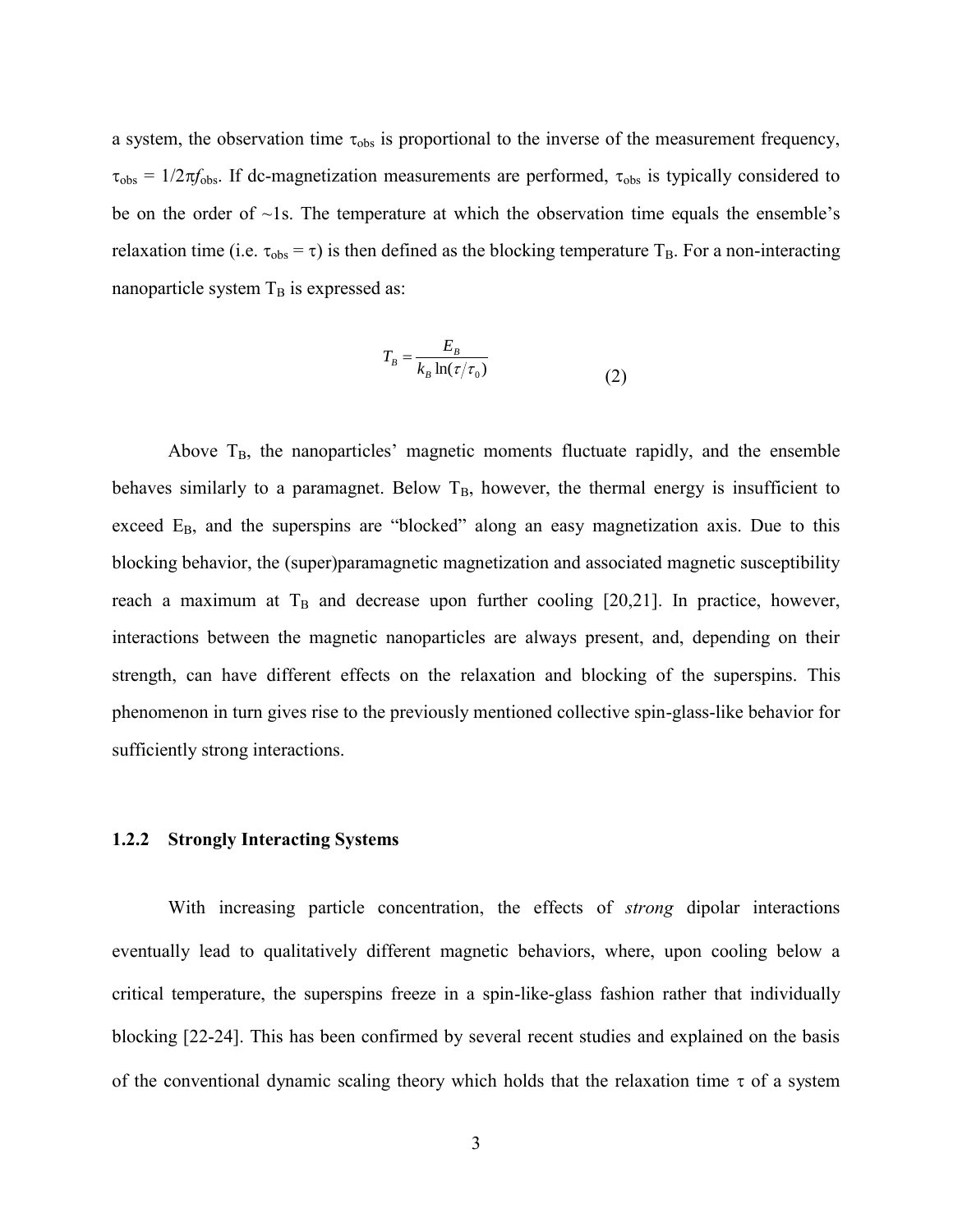diverges as a power law with the correlation length  $\xi$ , such that  $\tau = \tau_0 \xi^z$ . Here  $\tau_0$  is the characteristic time related to the attempt frequency,  $\tau_0=1/2\pi f_0$ , and *z* is a dynamic scaling exponent. In addition, according to the static scaling hypothesis, a temperature-dependent correlation length is then defined as  $\xi = [(T/T_g)-1]^{\nu}$ , where  $T_g$  is the critical spin-glass freezing temperature and  $\nu$  is a critical exponent. Eventually, one finds:

$$
\tau = \tau_0 \left[ \frac{T}{T_s} - 1 \right]^{-z \nu} \tag{3}.
$$

where  $\tau$  is related to the observation frequency *f* by  $\tau=1/2\pi f$ . In such nanoparticle ensembles (where superspin freezing due to strong interparticle interactions occurs upon cooling) the blocking temperature has been found to increase with the increase of the interaction strength, which, in most experiments, is controlled by varying the interparticle distance.

It is important to note that  $T_B$  and  $T_g$  are fundamentally different parameters related to the measurement time of the ensemble  $(T_B)$  and a characteristic temperature  $(T<sub>s</sub>)$  below which spinglass freezing effects can be observed.

#### **1.3 Quantifying Behaviors of Interacting Systems**

#### **1.3.1 Weakly Interacting Systems**

For *weaker* dipolar interactions, magnetic nanoparticle ensembles exhibit the same individual superspin blocking behavior as their ideal, non-interacting counterparts, but calculating the superparamagnetic relaxation times in real systems even for weakly interacting particles is an extremely complex task, and only models based on approximations are available.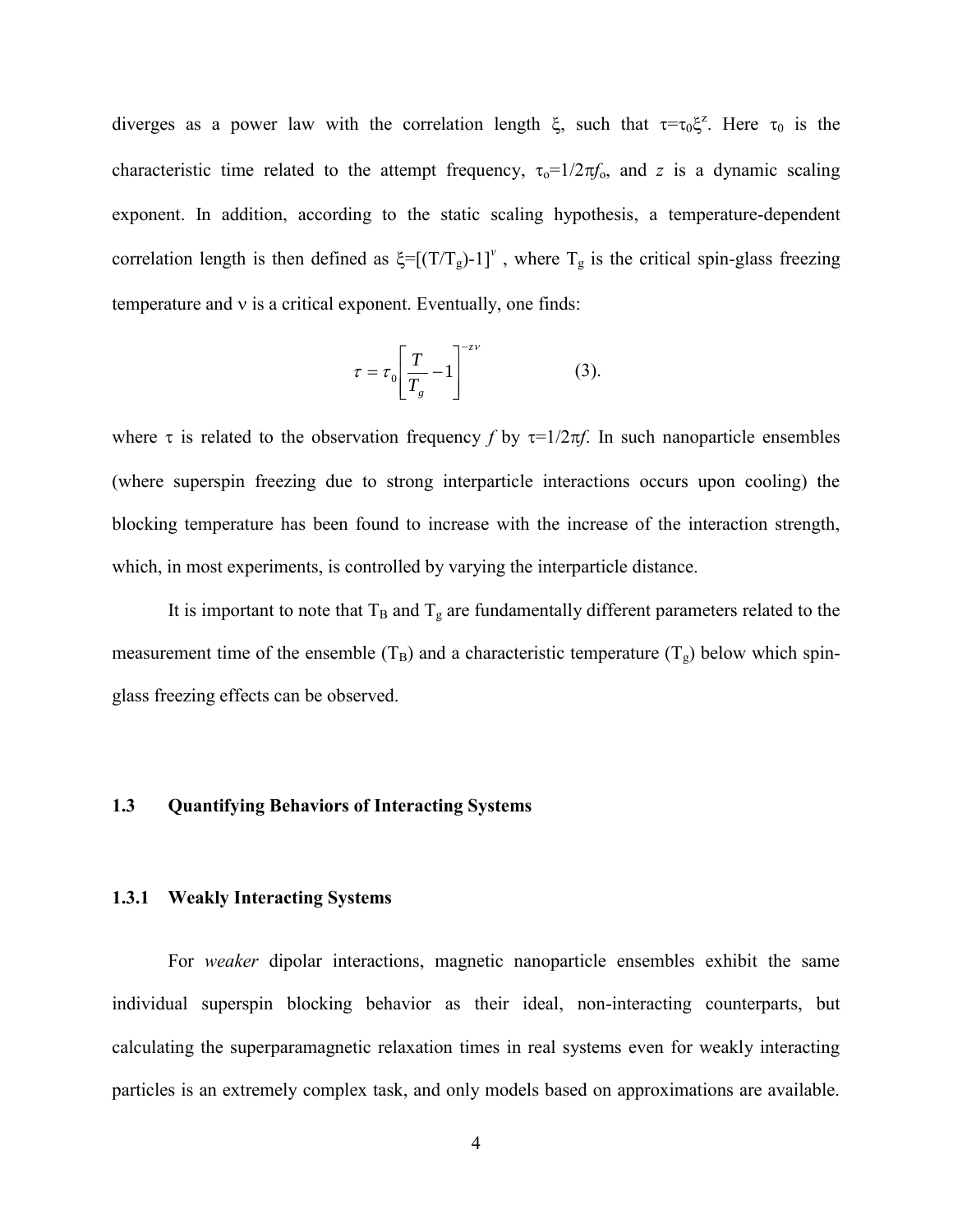One such model was proposed by Shtrikman and Wohlfarth (SW) and centers on a Vogel-Fulcher activation law:

$$
\tau(T) = \tau_0 \exp\left(\frac{E_B}{k_B(T - T_0)}\right) \tag{4}
$$

where  $T_0$  describes the strength of the interactions [25]. Another model was proposed by Dormann, Bessais and Fiorani (DBF) who calculated the interaction energy E<sub>int</sub> and added it to the energy barrier in the expression of the magnetic relaxation time:

$$
\tau(T) = \tau_0 \exp\left(\frac{E_{\text{int}} + E_B}{k_B T}\right) \tag{5}
$$

Both the SW and the DBF models predict an increase of the relaxation time,  $\tau$  (and corresponding blocking temperature  $T_B$ ) with the increase of the interparticle interaction strength.

#### **1.3.1 The Mørup-Tronc Model for Increasing Interaction Strength**

A third model was proposed by Mørup and Tronc (MT) for very weak interactions, i.e.  $\mu \langle B_i \rangle / 2KV \ll 1$ , where  $\mu$  is the magnetic moment of the nanoparticle and  $B_i$  is the average dipolar field at particle *i* [26]. Interestingly, the MT model predicts that both  $\tau$  and  $T_B$  *decrease* as the strength of the dipolar interactions increases. The blocking temperature is given by:

$$
T_B = \frac{KV}{k_B C} \left[ 1 - h_{av}^2 \left( \frac{4}{3} C - 1 \right) \right]
$$
 (6)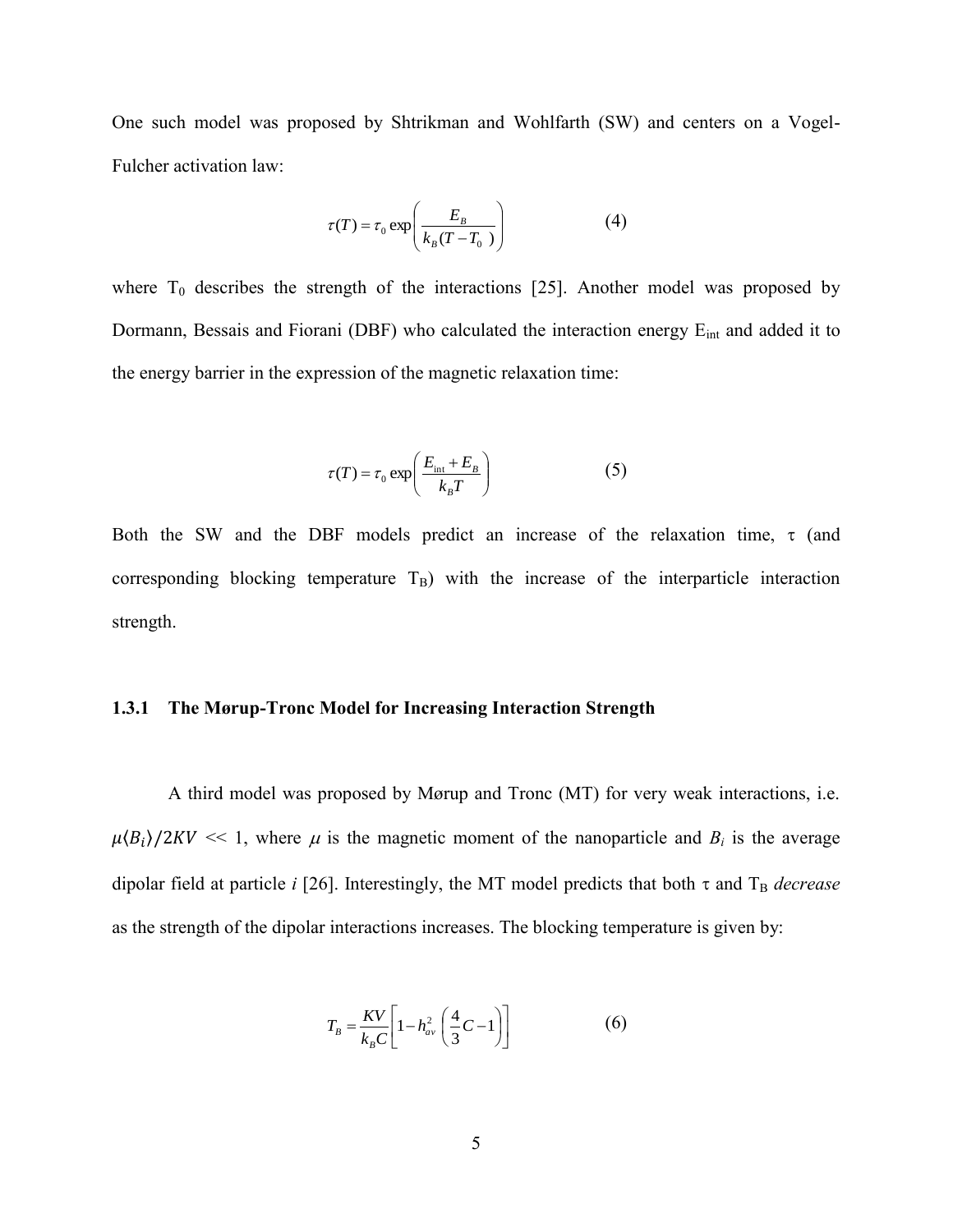where  $h_{av}^2 = \mu^2 \langle B_i^2 \rangle / (2KV)^2$  and *C* is a constant related to the measurement/observation time by  $C = \ln(\tau_{obs}/\tau_0)$ . Using the expression of the average dipolar field at particle *i* in an ensemble of magnetic nanoparticles [26], one finds that the reduction of  $T_B$  occurs as  $h_{av}$  strengthens upon the decrease of the interparticle distance, according to:

$$
h_{av}^2 = \frac{\mu_0^2 M^4 \varepsilon^{-6}}{1152K^2} \sum_j a_{ij}^{-6}
$$
 (7)

Here, *M* is the saturation magnetization,  $\varepsilon$  is a measure of the interparticle distance that depends on the nanoparticle volume ratio according to the relationship  $d_{ij} = a_{ij} \epsilon D$  (where *D* is the average diameter of the nanoparticles); the summation over all particles,  $\Sigma a_{ij}^{\phantom{ij} \phantom{j} \phantom{j} \phantom{j} }$  is independent of both the particle size and concentration and ranges is of the order of 10-20.

The volume ratio,  $\Phi$ , is defined as the particle volume over the total volume. This leads to the relationship  $\Phi^{1/3} \propto D/d$  where *d* is defined above. This leads to the relationship between  $\varepsilon$  and  $\Phi$ :

$$
\varepsilon = \frac{d_{ij}}{D} = \Phi^{-1/3} \Rightarrow \varepsilon^{-6} \propto \Phi^2 \qquad (8)
$$

In conjunction with Eqn. (6), the blocking temperature is then predicted to *decrease* with an increasing nanoparticle volume ratio.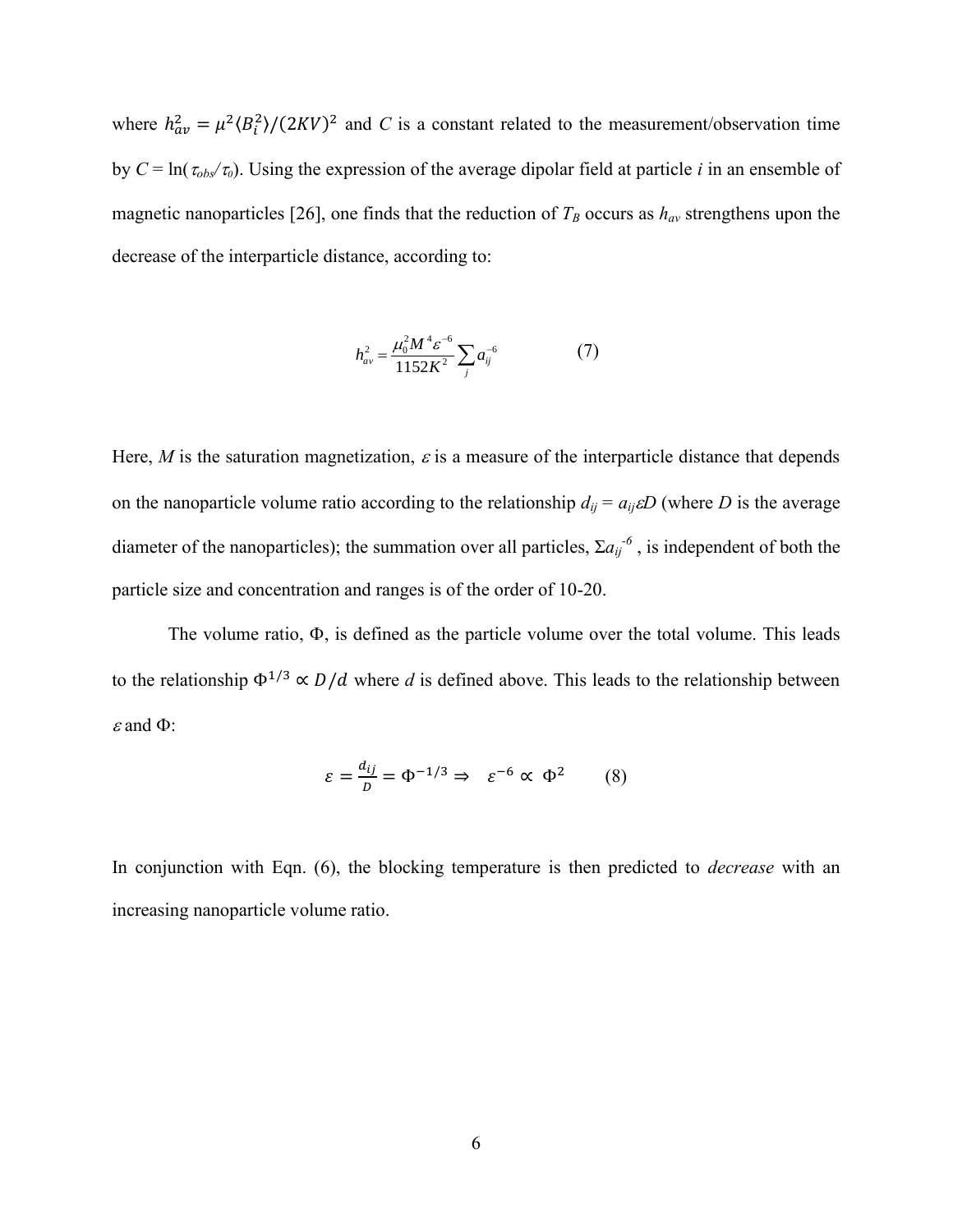#### **1.3.2 Application of the MT Model to Nanoparticle Data**

To date, most experimental studies based on dc-magnetization and ac-susceptibility methods show an increase of the blocking temperature with the strength of the interactions, in accordance with the SW and DBF models. However, there is one Mössbauer spectroscopy study carried out on two samples of different interparticle distances that confirms the MT prediction [27]. Recent Monte Carlo calculations predicted a non-monotonic behavior of the blocking temperature in  $Fe<sub>2</sub>O<sub>3</sub>$  nanoparticle ensembles that includes two regimes separated by a critical concentration [28]. In addition, there are significant observed differences between the magnitude of the effect of dipolar interactions on  $T_B$  reported by different studies [10, 29-32]. Consequently, more investigation is needed to further clarify how the average distance between magnetic nanoparticles (and the corresponding interparticle dipolar interactions) influence the superspin dynamics and blocking behavior of these systems.

Here, we report ac magnetic susceptibility measurements carried out on  $Fe<sub>3</sub>O<sub>4</sub>/hex$ ane magnetic fluids of nine different nanoparticle volume ratios,  $\Phi$ , ranging from  $\Phi = 1$  (an asprepared reference) to  $\Phi = 1/384$ . For each  $\Phi$ , we recorded the temperature dependence of the out-of-phase susceptibility  $\chi$ " within the 5 K – 80 K range at five different frequencies between 100 and 10000 Hz. Our data reveal two distinct regimes in terms of the relaxation time  $\tau$  / blocking temperature  $T_B$  behavior upon dilution. First, we find that  $T_B$  monotonically decreases from 46.1 K to 34.2 K as  $\Phi$  is reduced from 1 to 1/96. Most of this range is associated with strong inter-particle interactions, where the ensemble of superspins freezes collectively in a spinglass-like-fashion below a temperature threshold. Interestingly, further diluting the system ( $\Phi$  < 1/96) leads to the opposite effect, where  $T_B$  increases with the decrease of  $\Phi$ , reaching  $T_B = 42.5$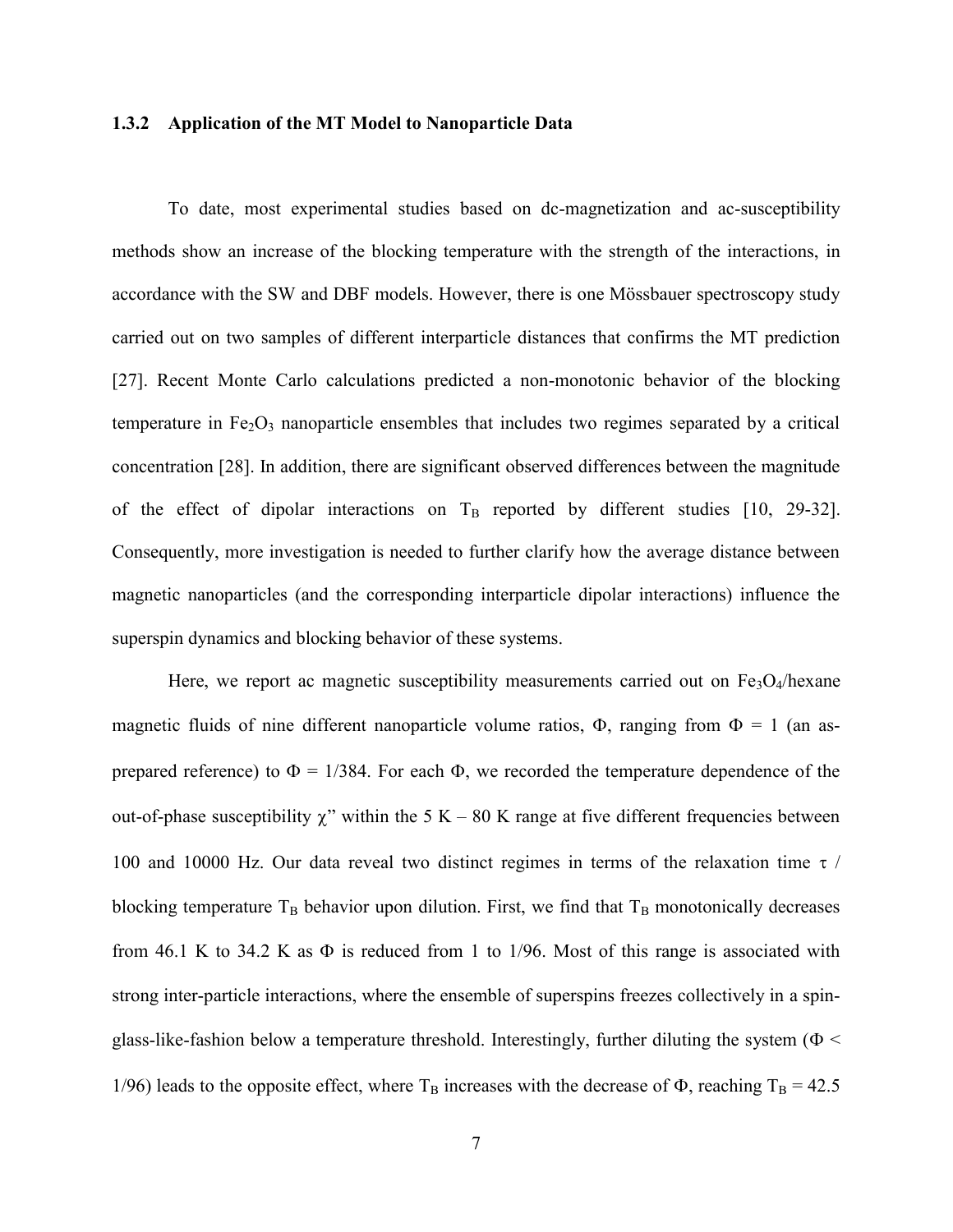K at  $\Phi = 1/384$ . We find this behavior of T<sub>B</sub> in the weak-dipolar-interaction-regime to be excellently described by the MT model.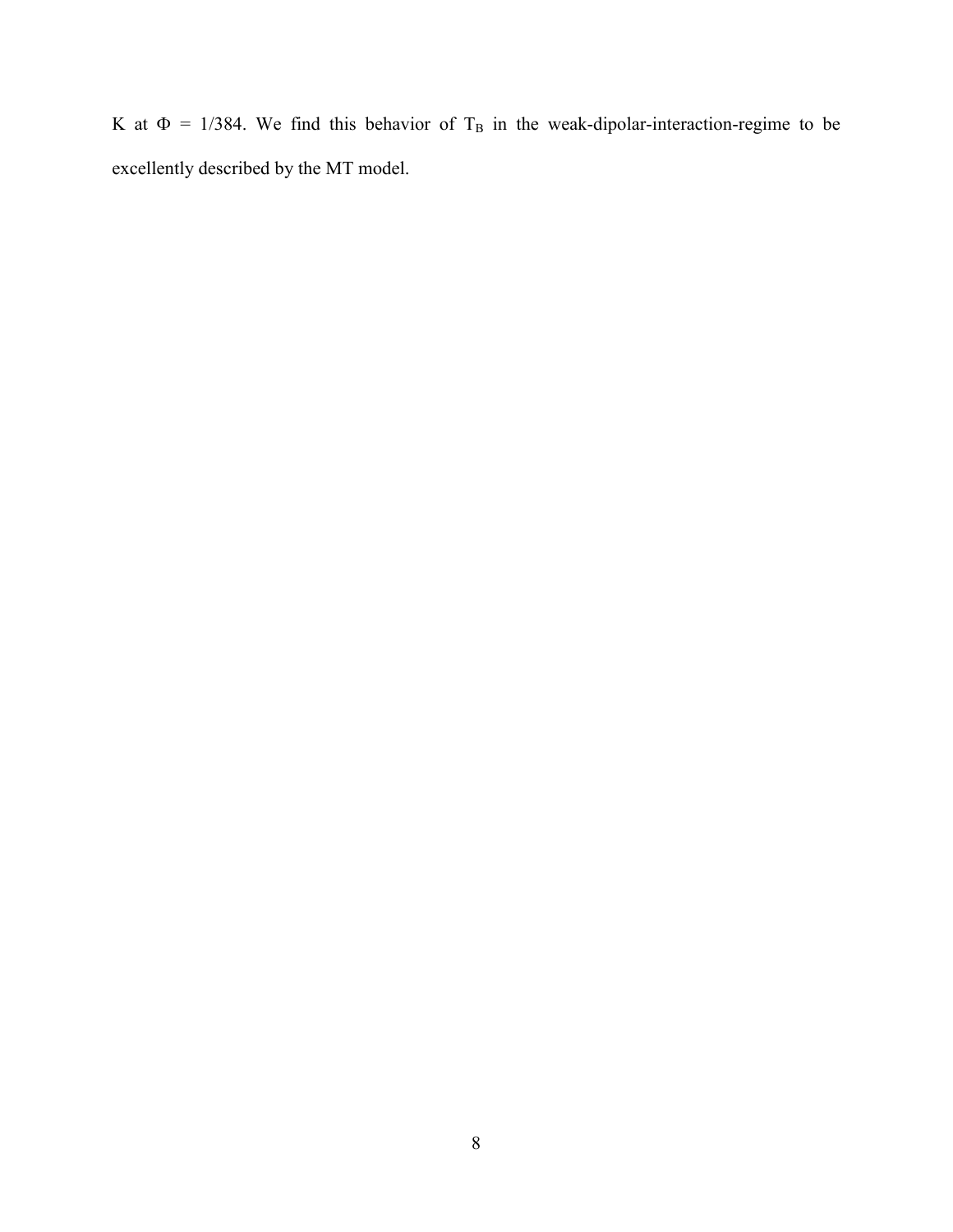#### **Chapter 2: Experimental Methods**

#### <span id="page-17-0"></span>**2.1 Sample Preparation**

All measurements were collected on ensembles of  $Fe<sub>3</sub>O<sub>4</sub>$  nanoparticles immersed in hexane, at temperatures below the freezing point of the carrier fluid. The crystal structure and purity of the Fe<sub>3</sub>O<sub>4</sub> nanopowder were confirmed by laboratory x-ray diffraction analysis carried out on a Siemens D5000 diffractometer ( $\lambda = 1.5406$  Å). The sample was loaded in a flat-plate holder and diffraction patterns were collected in the reflectivity geometry for d-spacing values between 1.5 Å and 3.5 Å (equivalent to the 20˚ - 60˚ detector angle 2θ range). The data collection time for each diffraction pattern was approximately 60 min. The process was repeated several times to ensure the reproducibility of the results. No significant difference was observed between the experimental runs. These data sets were then analyzed using a full-profile (Le Bial) fit [33] to the data. Using the full-width at half-maximum of the diffraction patter, the average size of the nanoparticle ensembles can then be calculated from Scherrer analysis ([22]) where the average diameter is given by:

$$
\langle D \rangle = \frac{K\lambda}{\beta_{FWHM} \cos \theta_{peak}}
$$

We performed the analysis with Scherrer's constant set to unity,  $K = 1$ , and  $\theta_{\text{peak}}$  set to the angle of the peak reflection as determined from the Le Bial analysis. The average particle size was then calculated to be  $\langle D \rangle = 10$  nm.

The initial ferrofluid sample (nanoparticle reference volume ratio  $\Phi = 1$ ) was subsequently diluted to  $\Phi$  values of 1/3, 1/12, 1/24, 1/48, 1/96, 1/192, 1/240, 1/384. Each subsequent measurement was then carried out on the same initial sample following identical dilution protocols.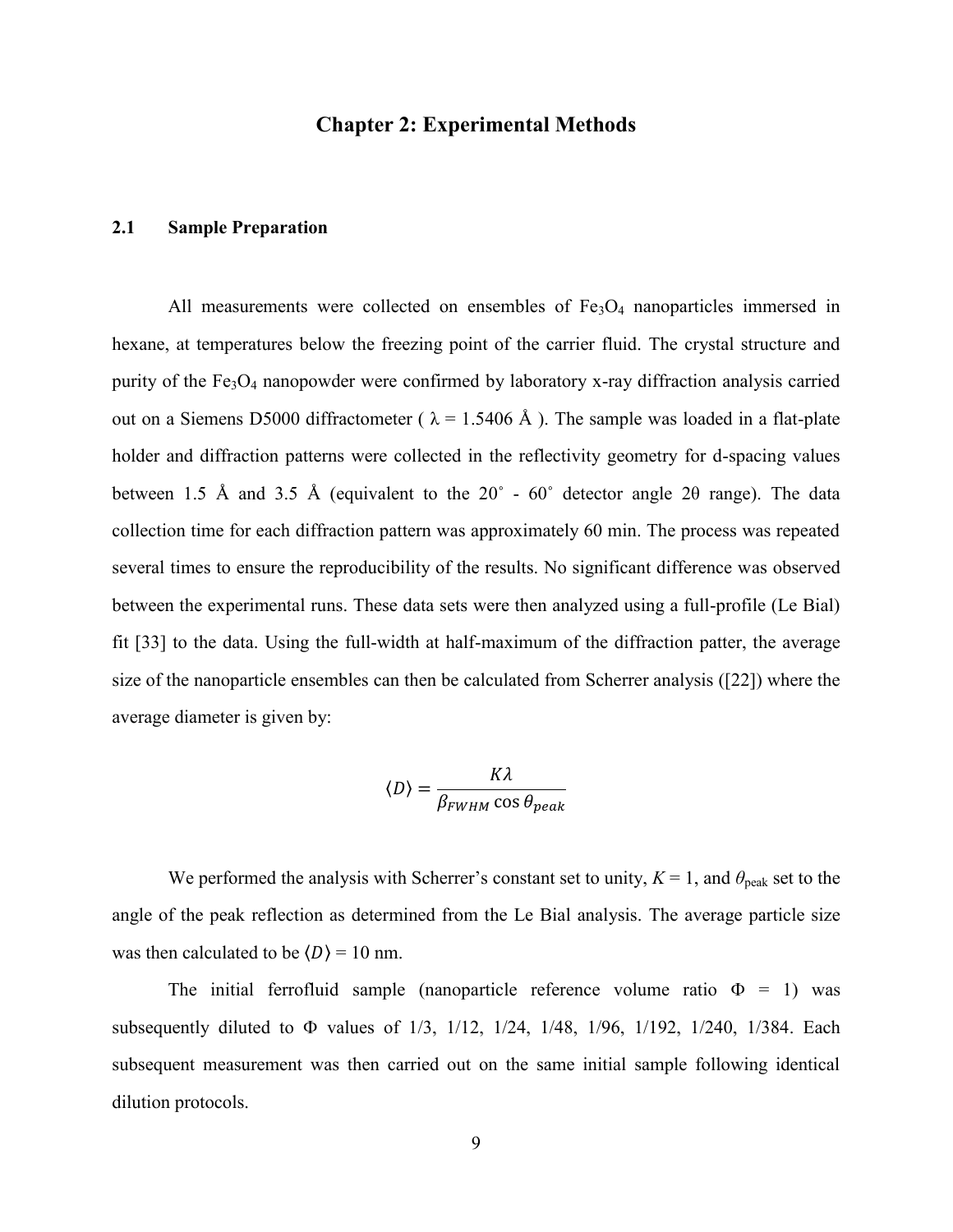#### <span id="page-18-0"></span>**2.2 Measurement Techniques**

All magnetization measurements were then carried out on a Quantum Design® Physical Property Measurement System (PPMS). Approximately 5 mL of the ferrofluid was injected into a polycarbonate capsule for loading in the sample rod. The sample was then lowered into the cryostat of the PPMS. A visualization of the inter-chamber configuration of the PPMS is presented at the end of the chapter for reference.

Dc-magnetization measurements are conducted by lowering the sample into the coil assembly and applying a direct current. The constant magnetic field produced as a result of the dc current is then used in correlation with perturbations in the magnetic induction due to the interaction of the field ( $\mathbf{M} \propto \chi_m \mathbf{B}$ ) and the nanoparticles. The induced voltage is then measured and the magnetization is then recorded as a function of temperature. Measurements are typically conducted at a low |H| field (< 100 Oe).

In zero-field-cooled measurements, the sample is cooled from its initial temperature to the starting measurement temperature. The PPMS motor system then raises and lowers the coil assembly to induce the current that is then measured. The magnetization is recorded in the presence of the constant field with increasing temperature. For field-cooled measurements, the sample is cooled under the constant field and then magnetization is measured using an identical protocol.

Ac-susceptibility measurements are conducted by again lowering the sample into the coil assembly and cooling. A high-frequency ac current is then applied as both the coil assembly and sample probe remain stationary. The high-frequency alternating magnetic field in turn causes a current response from the nanoparticle assembly. The delay in the nanoparticle response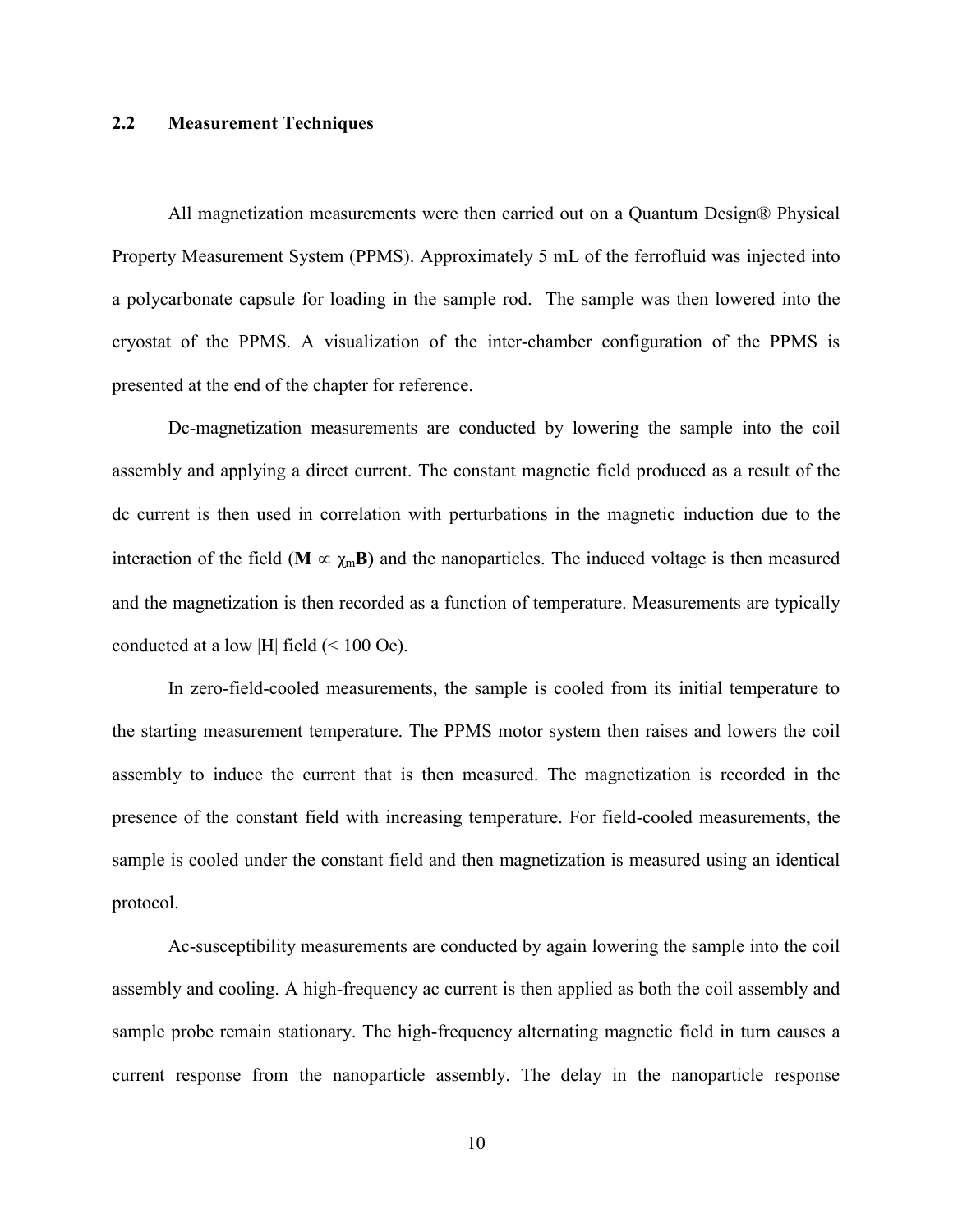corresponds to a phase shift composed of two components. The in-phase (real) and out-of-phase (imaginary) components are measured as a function of temperature for a constant frequency. These measurements are typically carried out a low field amplitude  $|H| \le 100$  Oe.

Dc-magnetization measurements were first performed on the undiluted sample. A zerofield-cooled field-cooled (FC-ZFC) dc-magnetization measurement protocol was performed and data were recorded upon heating the magnetic nanoparticle system from 5 to 140 K in a constant 50 Oe external magnetic field.

Frequency-resolved ac-susceptibility measurements were then performed on each sample from data  $\Phi = 1$  to  $\Phi = 1/384$  upon heating from 5 to 80 K. The amplitude of the oscillating magnetic field was 5 Oe and the frequencies used were 100 Hz, 300 Hz, 1000 Hz, 3000 Hz, and 10000 Hz. Identical measurement protocols were repeated for each dilution and each set of measurements were performed on the sample encased in a clean polycarbonate capsule.

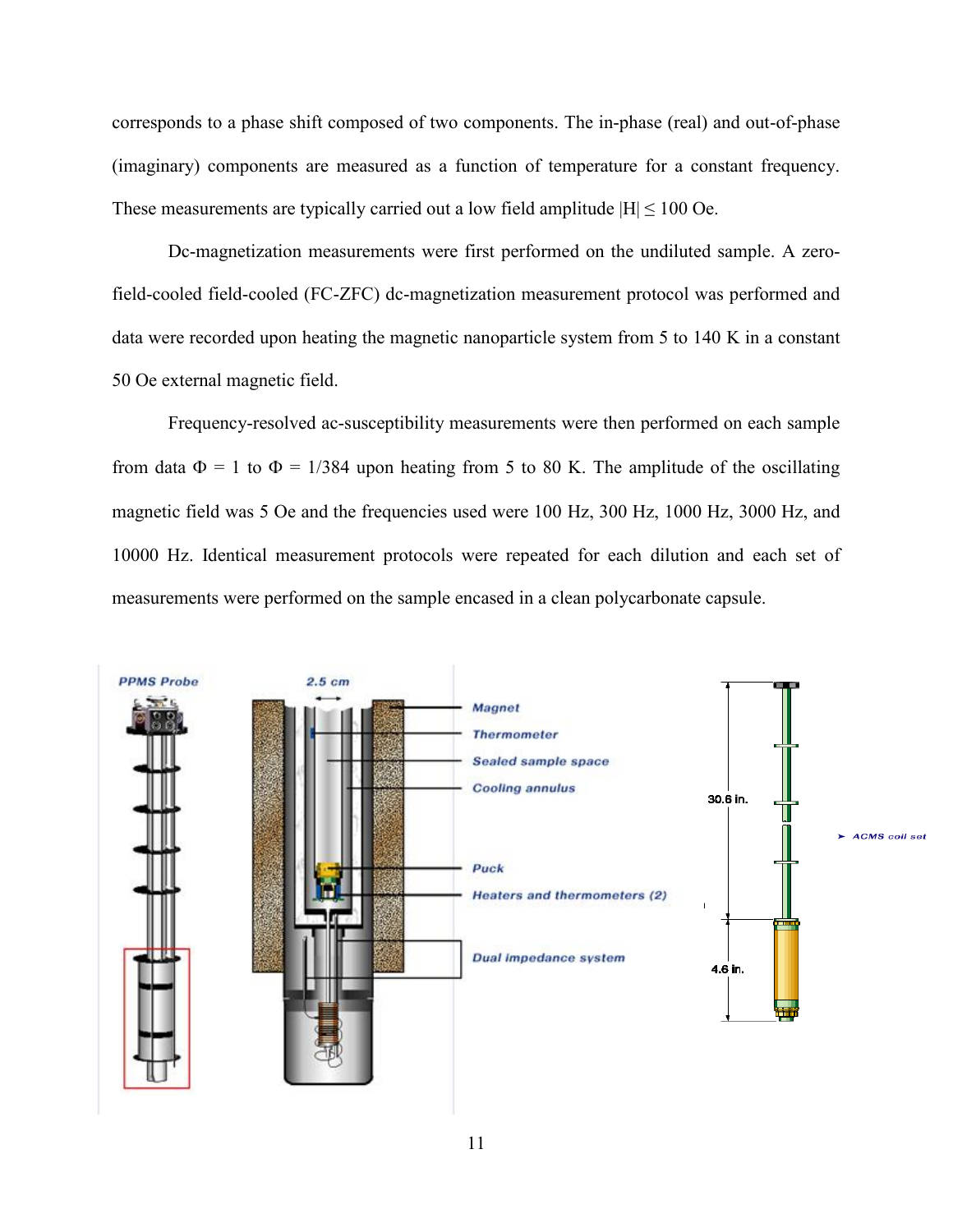#### **Chapter 3: Results and Discussions**

#### **3.1 Observed Spin-Glass and Superparamagnetic Behavior**

Figure 1 shows the temperature dependence of the dc-magnetization, M vs. T, recorded on the ( $\Phi = 1/3$ ) Fe<sub>3</sub>O<sub>4</sub> nanoparticle ensemble upon heating from 4 K to 140 K under an externally applied magnetic field of 50 Oe. The solid symbols represent the zero-field-cooled (ZFC) M vs. T curve measured after cooling down from room temperature in the absence of any external field, whereas the empty symbols show its field-cooled (FC) M vs. T counterpart collected after cooling in the presence of the 50 Oe field. The FC and ZFC magnetization branches overlap in the superparamagnetic regime, where M decreases with increasing T as a Langevin function [34], but split below a critical temperature that marks the onset of irreversibility. While such a behavior is most often regarded as being due to individual superspin blocking [35], there are several other phenomena that have this signature [36-38]. Among them is the collective freezing of the superspins in a spin-glass-like fashion that occurs in magnetic nanoparticle ensembles where dipolar interparticle interactions are strong [39]. To clarify the nature of the microscopic dynamics that leads to the ZFC-FC behavior shown in Figure 1, we carried out frequency resolved ac-susceptibility measurements that can distinguish between individual superspin blocking and collective superspin freezing. These results are shown Figure 2 (a). Data were collected on the same ( $\Phi = 1/3$ ) Fe<sub>3</sub>O<sub>4</sub> nanoparticle ensemble by measuring the temperature dependence of the out-of-phase component of the ac-susceptibility  $\gamma$ " within the 4 K-80 K range at five different frequencies: 10 Hz, 100 Hz, 1000 Hz, 3000 Hz, and 10000 Hz. At all frequencies, the solid lines are best fits to polynomial functions that allow the temperatures at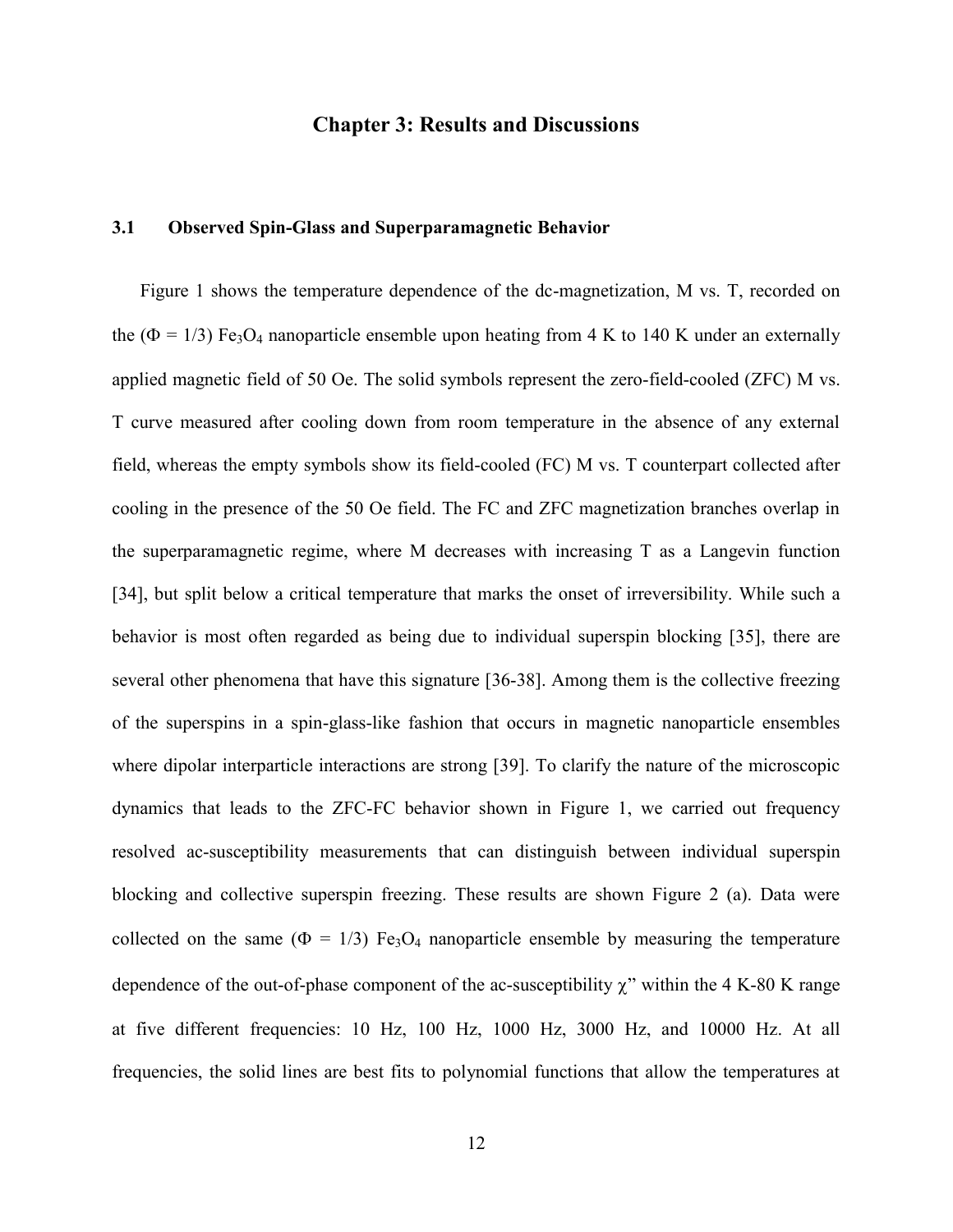which the  $\chi$ " vs. T curves peak to be determined. Expectedly, the peaks shift toward higher temperatures as the measurement frequency is increased. This is shown by the solid symbols in Figure 2 (b), where the ac-susceptibility peak temperature is presented as a function of the observation time  $\tau$  (which is related to the measurement frequency by  $\tau=1/2\pi f$ ). The observed behavior is well described by the dynamic scaling law commonly used to characterize canonic spin glasses. Indeed, the solid line in Figure 2 (b) is a best fit of Eq. (3) to the  $\tau$  vs. T data; the fit yields a freezing temperature  $T_g = 38.5$  K, a critical exponent  $z=8.45$  and time constant  $\tau$ =6.09×10<sup>-7</sup> s. It is important to mention that attempts to fit the data to a Vogel-Fulcher law (Eqn. (4)) have also been successful, but yielded an unphysically large interaction parameter  $T_0$  = 25 K.

We then collected frequency-resolved ac-susceptibility data - like the ones presented in Figure 2 (a) - and carried out similar analyses of the critical temperature shift with the observation time for samples of other nanoparticle volume ratio values:  $\Phi = 1$ , 1/12, 1/24, 1/48, 1/96, 1/192, 1/240, 1/384. We found that the dynamic scaling law associated with collective superspin freezing describes the cooling-induced dynamic magnetic behavior of the samples with large  $\Phi$  values, (1/48 <  $\Phi$  < 1), whereas the superspins in the more diluted samples (1/384 <  $\Phi$  < 1/96) block individually upon cooling and their dynamic behavior is described by a Vogel-Fulcher type activation law. This is not unexpected, as large nanoparticle volume ratios (i.e. short interparticle distances) result in strong interparticle dipolar interactions that have been previously observed to lead to superspin glass freezing [22-24,39].

Figure 3 (a) shows the temperature dependence of the imaginary ac susceptibility measured at a frequency of 10,000 Hz between 20 K and 60 K on  $Fe<sub>3</sub>O<sub>4</sub>$  magnetic nanoparticle ensembles of volume ratios:  $\Phi = 1, 1/3, 1/12, 1/24, 1/48, 1/96, 1/192, 1/240,$  and 1/384. We observe that the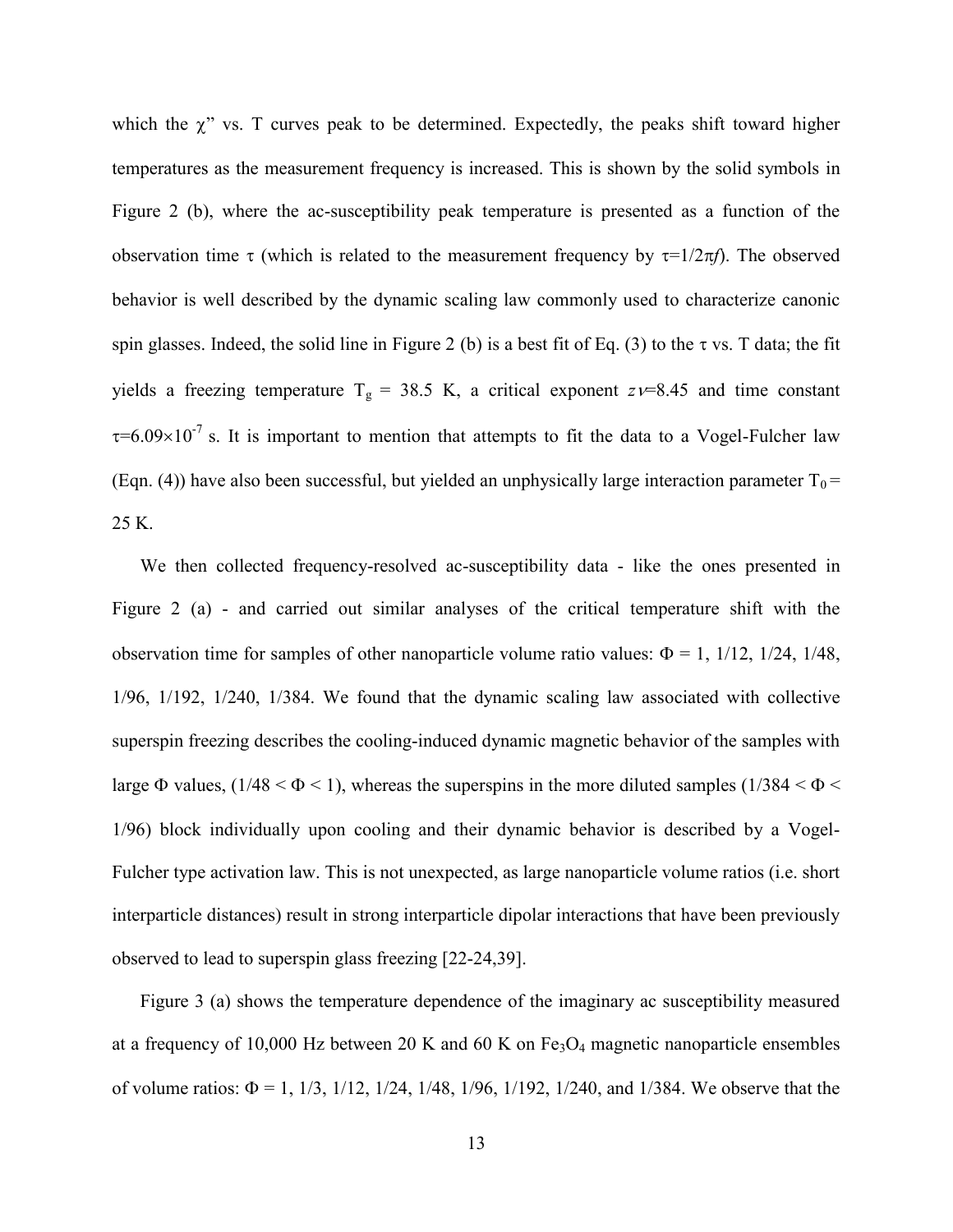$\chi$ " vs. T peak temperatures T<sub>B</sub> shift towards lower values with the decrease of the nanoparticle volume ratio (thus with the weakening of the interparticle interactions) for  $\Phi$  values between 1 and  $1/48$ . As indicated above, nanoparticle ensembles within this  $\Phi$  range undergo transitions from superparamagnetic to a superspin glass state upon cooling below  $T_B$ .

#### **3.2 Reentrant Increase in T<sub>B</sub>**

Interestingly, a very different behavior is observed in weakly interacting samples obtained upon further dilution. Indeed, for nanoparticle ensembles with  $\Phi$  values between 1/96 and 1/348, the ac-susceptibility peak temperature exhibits a reentrant *increase* with the decrease of  $\Phi$  (i.e. upon the decrease of the interparticle interactions). This behavior has only been reported once by Mørup and Tronc, who studied the effect of the interparticle interactions on the dynamic relaxation behavior of γ-Fe<sub>2</sub>O<sub>3</sub> nanoparticle ensembles [20]. Using Mossbauer spectroscopy, they found that the relaxation times decrease with decreasing particle interactions (or, equivalently, the blocking temperature increases with the decrease of interparticle interactions); Mørup and Tronc proposed a new model (MT model) that describes the effect interparticle interactions on the superparamagnetic relaxation of *weakly interacting* particles and explains the observed behavior. Interestingly, there has been no further confirmation of the MT model by dcmagnetization / ac magnetic susceptibility measurements. All such studies have so far reported the opposite behavior: a decrease of  $T_B$  with decreasing interparticle interactions. As shown in Figure 3 (b), our dynamic susceptibility data demonstrates that both behaviors can in fact be present in the same system.  $T_B$  initially decreases with the decrease of the nanoparticle volume ratio for  $\Phi$  within the 1/48 <  $\Phi$  < 1 range, where the magnetic nanoparticles exhibit a transition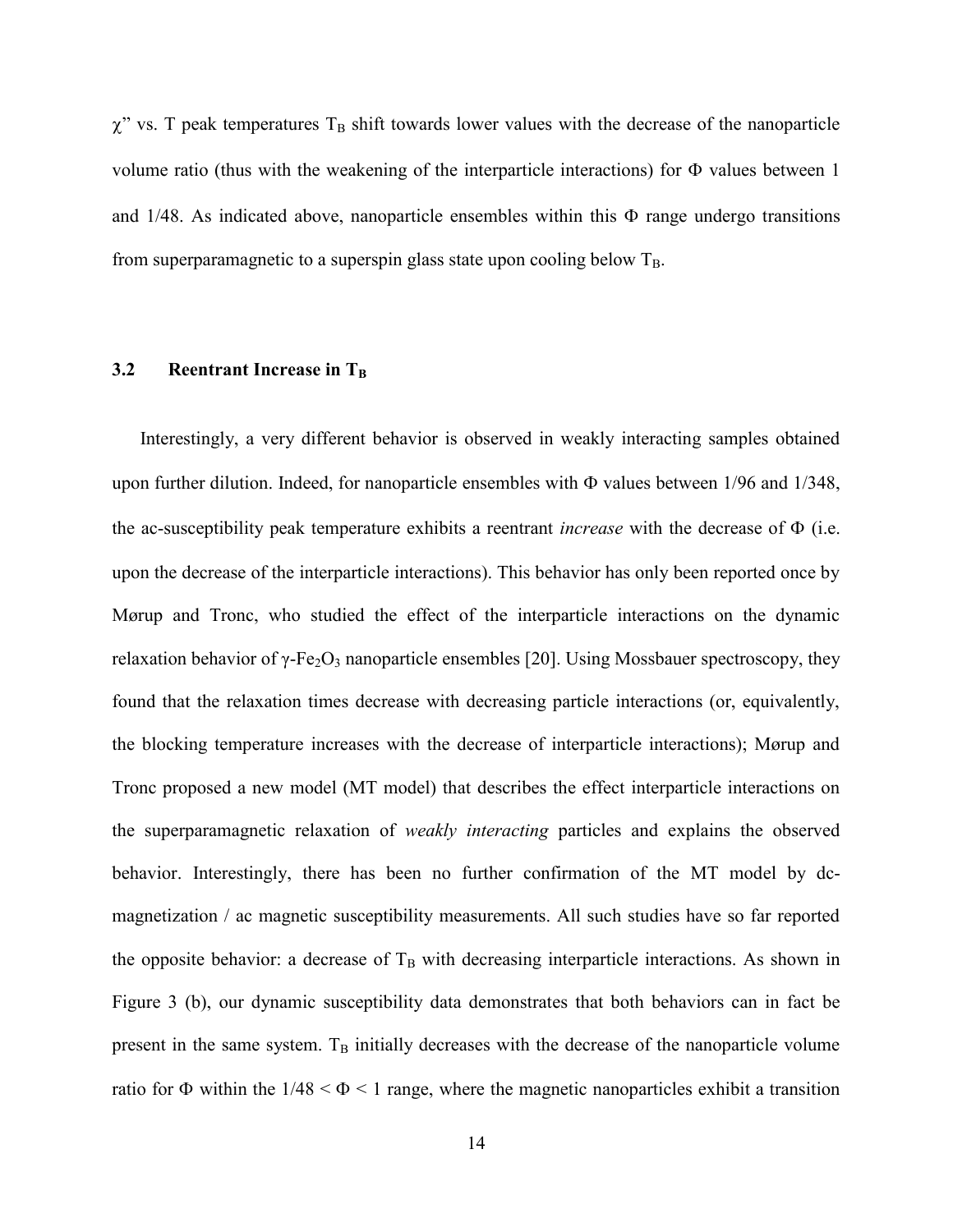to a collective super-spin glass (SSG) state upon cooling in the presence of strong dipolar interactions. By further diluting the sample, however,  $T_B$  increases with decreasing  $\Phi$  within a second regime,  $1/384 < \Phi < 1/96$ , where the weakly interacting superspins block individually upon cooling in a common superparamagnetic (SPM) transition.

The variation of  $T_B$  with the nanoparticle volume ratio  $\Phi$  we have observed for diluted samples (weak dipolar interactions) is in agreement with the MT model prediction: a decrease of the relaxation times, thus an increase of the blocking temperature with the decrease of the dipolar interaction strength. This is clearly shown by the solid symbols in Fig. 4 that represent the measured T<sub>B</sub> vs.  $\Phi^2$  dependence within the 1/384 <  $\Phi$  < 1/96 range. To further confirm the microscopic origin of our observations we attempted linear fits to the  $T_B$  vs.  $\Phi^2$  data. The MT model predicts such a behavior. Indeed, if all parameters in Eq. (6) related to the  $Fe<sub>3</sub>O<sub>4</sub>$ nanoparticle ensemble, i.e. the barrier to magnetization reversal  $KV$ , measurement time  $\tau_m$ , average diameter *D* are fixed to  $\Phi$ -independent values, the increase of  $T_B$  upon dilution is due to the dependence of  $\varepsilon$  on the nanoparticle volume ratio via  $\varepsilon^6 = (\Phi/V)^2$  (see Eqn. (8) for reference); this yields a linear decrease of the blocking temperature with the square of the nanoparticle volume ratio. The solid line in Figure 4 shows such a linear fit within the  $1/384 < \Phi$  $<$  1/96 range. Although this analysis describes the increase of T<sub>B</sub> with the decrease of interparticle interactions (predicted by the MT model), the fit has a rather large  $\chi^2$  residual. However, narrowing the  $\Phi$  range to  $1/384 < \Phi < 1/192$  (i.e. within weakest interparticle interaction regime) yields a linear fit (dashed line) with a much improved (by one order of magnitude) residual. This is particularly significant, as the MT model *is supposed* to provide a more accurate description of the system's magnetic behavior for very weak interactions.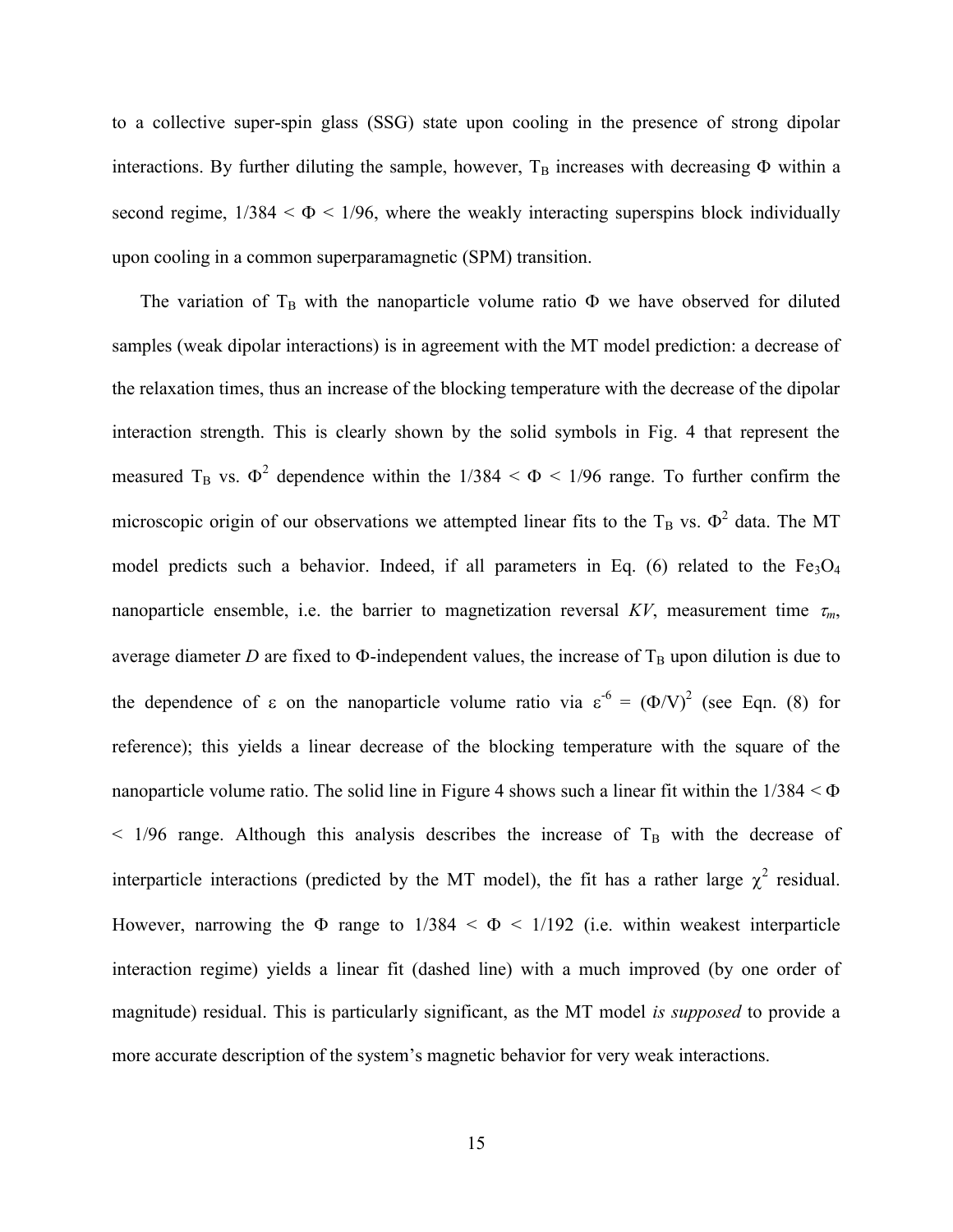#### **3.3 Discussion of the Mørup-Tronc Model in Weakly Interacting Systems**

The blocking temperatures used in the above analysis were determined from the peaks of the  $\chi$ " vs. T curves collected at a given frequency of the driving field (10 kHz) for different values of . For each of the four dilutions in the weak interaction regime we have also recorded the temperature dependence of the out of phase magnetic susceptibility at five frequencies. The  $\chi$ " vs. T data collected at frequencies of 100 Hz, 1000 Hz, 3000 Hz, and 10000 Hz on the  $\Phi = 1/384$ sample are shown in Figure 5 (a); the solid lines are best fits to polynomial functions that allow a precise determination of the  $\chi$ " peak temperature at each frequency. We collected similar data and performed similar analyses on the other three weakly interacting samples (nanoparticle volume ratios  $\Phi = 1/96$ , 1/192, 1/240). We then used activation laws to fit the observed dependence of the blocking temperatures  $(T_B)$  on the frequency (*f*) / observation time ( $\tau$ ). These results are presented in Figure 5(b). The solid circles show the measured blocking temperatures at different observation times ( $T_B$  vs.  $\tau$ ) for the  $\Phi = 1/384$  sample, whereas the inverted triangles, filled squares, and upright triangles show the  $T_B$  vs.  $\tau$  data for the  $\Phi = 1/240$ , 1/192, and 1/96 samples, respectively. In all four cases, the solid lines are best fits of Eqn. 4, where *both* the interparticle-interaction-strength parameter, *T0*, and the energy barrier to magnetization reversal E<sup>B</sup> were allowed to vary as *independent* parameters. This approach is different from both the DBF model (where the energy barrier is varied but the interaction parameter is kept to  $T_0 = 0$ ), and the SW model (where  $T_0$  is varied but the barrier is kept fixed at  $E_B = KV$ ). The values of the best fit parameters for the four samples are shown in the inset to Figure 5 (b). They indicate that  $T_0$  decreases with the decrease of  $\Phi$  (decrease of dipolar interparticle interactions) as expected, but the energy barrier  $E_B$  unexpectedly increases with the decrease of interparticle interactions.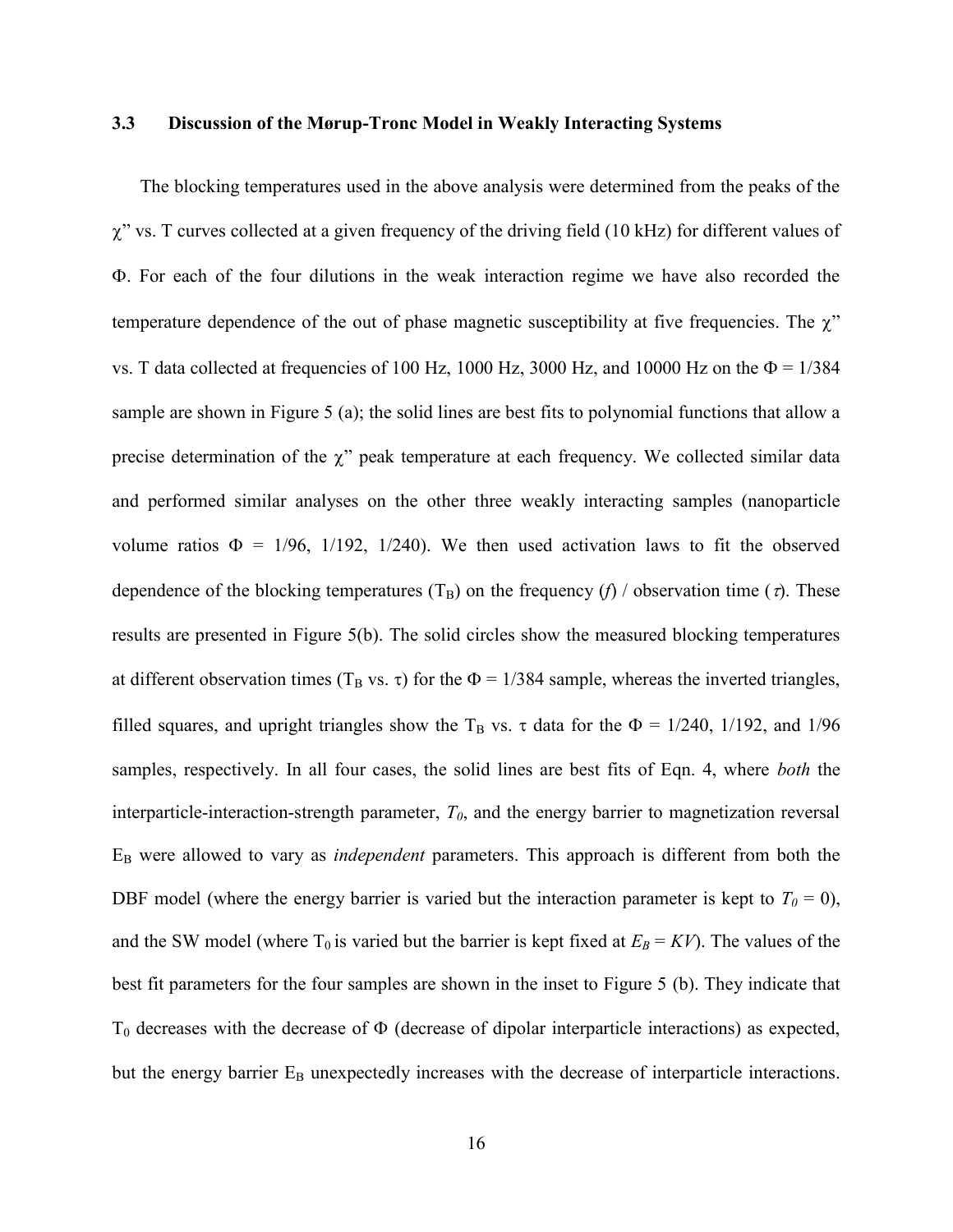This analysis shows that activation type laws provide an accurate quantitative description of the frequency dependence of the blocking behavior of weakly interacting  $Fe<sub>3</sub>O<sub>4</sub>$  magnetic nanoparticle ensembles (volume ratios  $1/384 < \Phi < 1/96$ ) if both T<sub>o</sub> and E<sub>B</sub> are allowed to vary as independent parameters. Yet, while the interaction strength parameter values yielded by the fits is consistent with the ensemble's dilution level,  $\Phi$ , the energy barrier to magnetization reversal exhibits an unexpected dependence on  $\Phi$ . On the other hand, the MT model accurately describes the observed  $T_B$  vs.  $\Phi^2$  behavior without any additional variable parameters. Moreover, the MT prediction only holds for weakly interacting nanoparticle ensembles, which is exactly where we observed the increase of the blocking temperature upon dilution. In conclusion, our data provides further experimental confirmation of the MT model validity, the first from acmagnetic susceptibility measurements.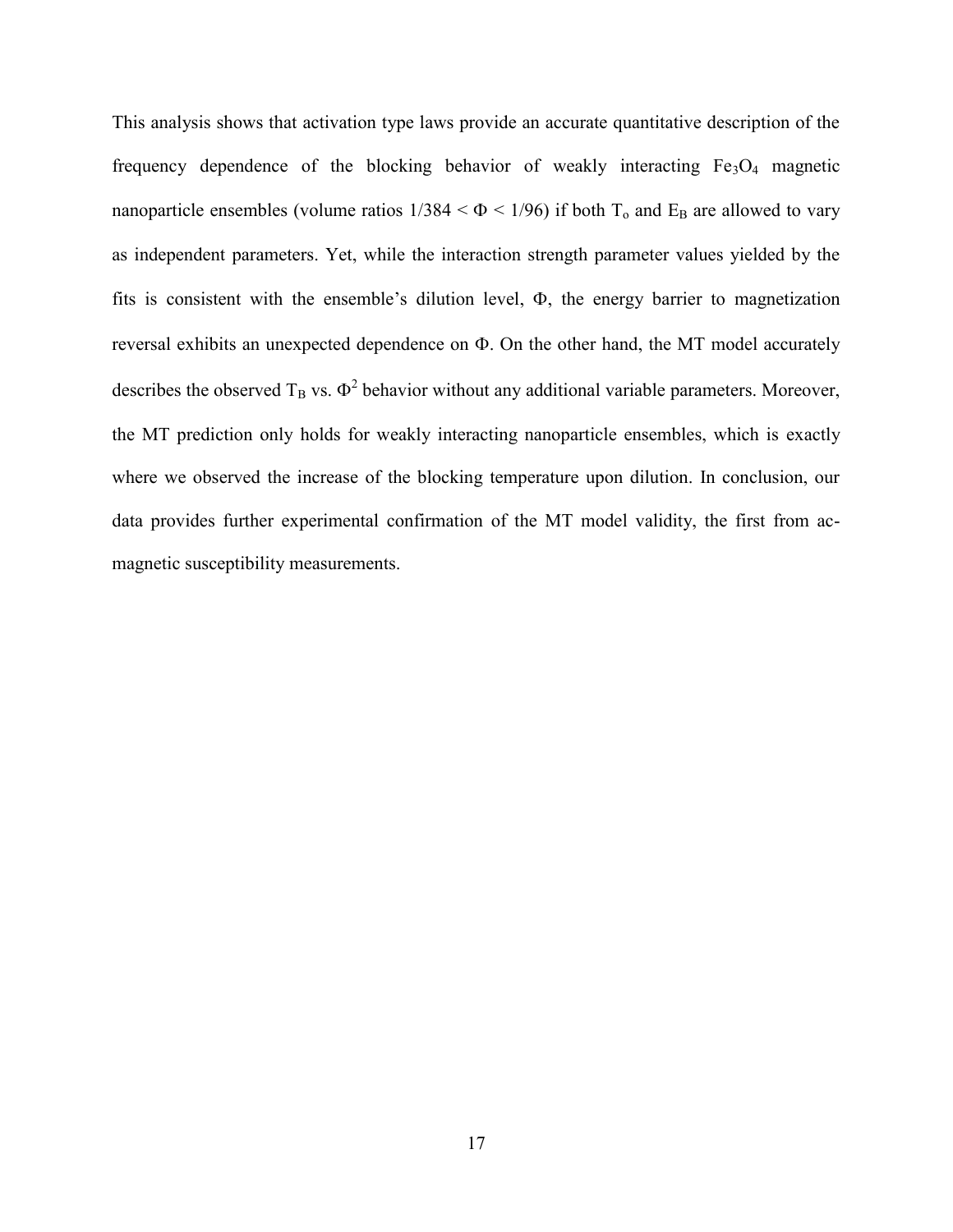#### **Chapter 4: Conclusions**

We studied the superspin dynamics in 10 nm average size  $Fe<sub>3</sub>O<sub>4</sub>$  magnetic nanoparticle ensembles. We found that the strength of the interparticle dipolar interactions (controlled by varying the nanoparticle volume ratio,  $\Phi$ ) has a strong effect on the system's blocking behavior. For strong interactions ( $\Phi > 1/48$ ), the superparamagnetic ensemble undergoes a transition to a spin-glass-like state, i.e. the superspins freeze collectively upon cooling below a certain temperature threshold. This behavior is confirmed by fits to a dynamic scaling law known as a signature of spin glass freezing. In this regime, the temperature below which the superspins cease to rapidly reorient within the particle decreases as the nanoparticle volume ratio (interparticle interaction strength) is reduced. At low  $\Phi$  values (< 1/96), i.e. for weak dipolar interactions, we observed a markedly different behavior: first, cooling each of these samples below a temperature  $T_B$  leads to the individual blocking of the superspins; second, an unexpected reentrant behavior of higher blocking temperatures occurs, where  $T_B$  increases back upon decreasing the nanoparticle volume ratio (and consequently the interparticle interaction strength).

Our analysis of ac-susceptibility in this weakly-interacting regime also reveals a surprising dependence of the energy barrier to magnetization reversal on the ensemble's dilution ratio. Decreasing the interaction parameter with decreasing  $\Phi$  has led to the surprising observation of a dependence of the energy barrier on the ensemble's volume ratio. Additional work is needed to further elucidate the dynamic relationship between the energy barrier, interaction parameter, and  $\Phi$ , however, it remains clear that a reentrant blocking behavior of  $T_B$ does occur above a particle concentration threshold. The  $T_B$  vs  $\Phi^2$  dependence within this weak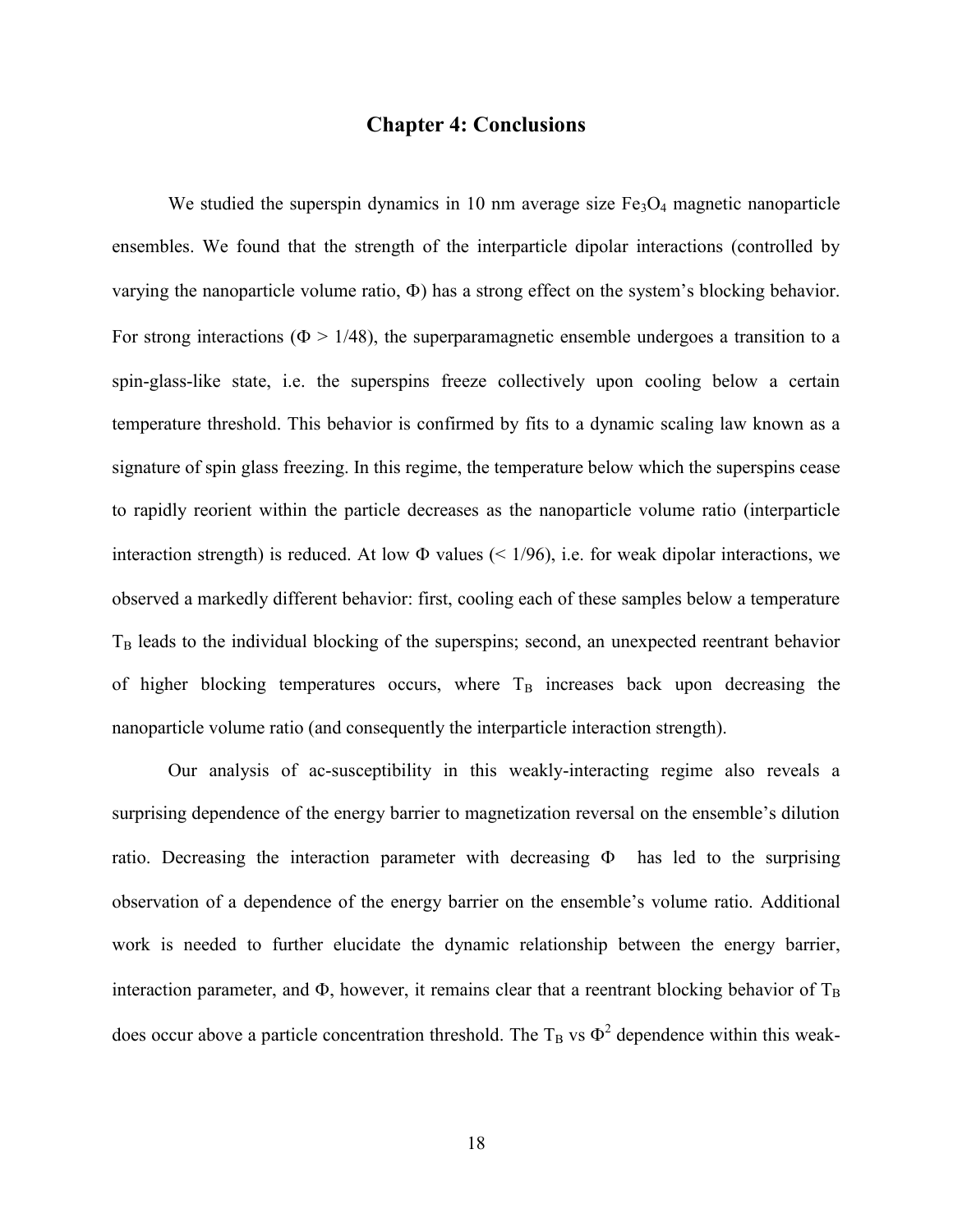interaction regime is very well described by the Mørup-Tronc (MT) model, making our results the first independent confirmation of this theory.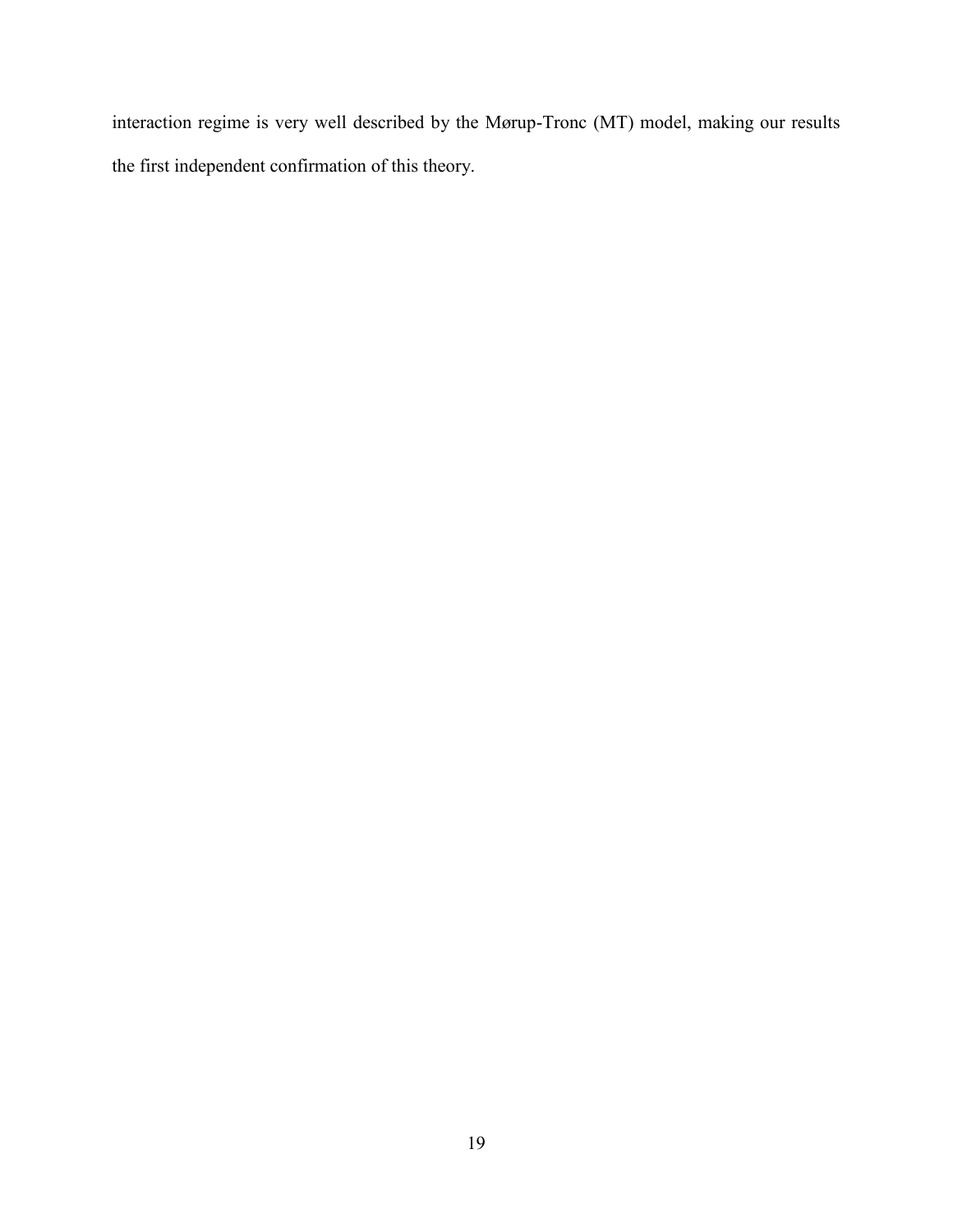

**Figure 1** Temperature dependence of the dc-magnetization, M vs. T, collected upon heating an ensemble of Fe<sub>3</sub>O<sub>4</sub> nanoparticles of volume ratio  $\Phi = 1/3$  in an external magnetic field of 50 Oe using the field-cooled (FC) – zero field cooled (ZFC) protocol.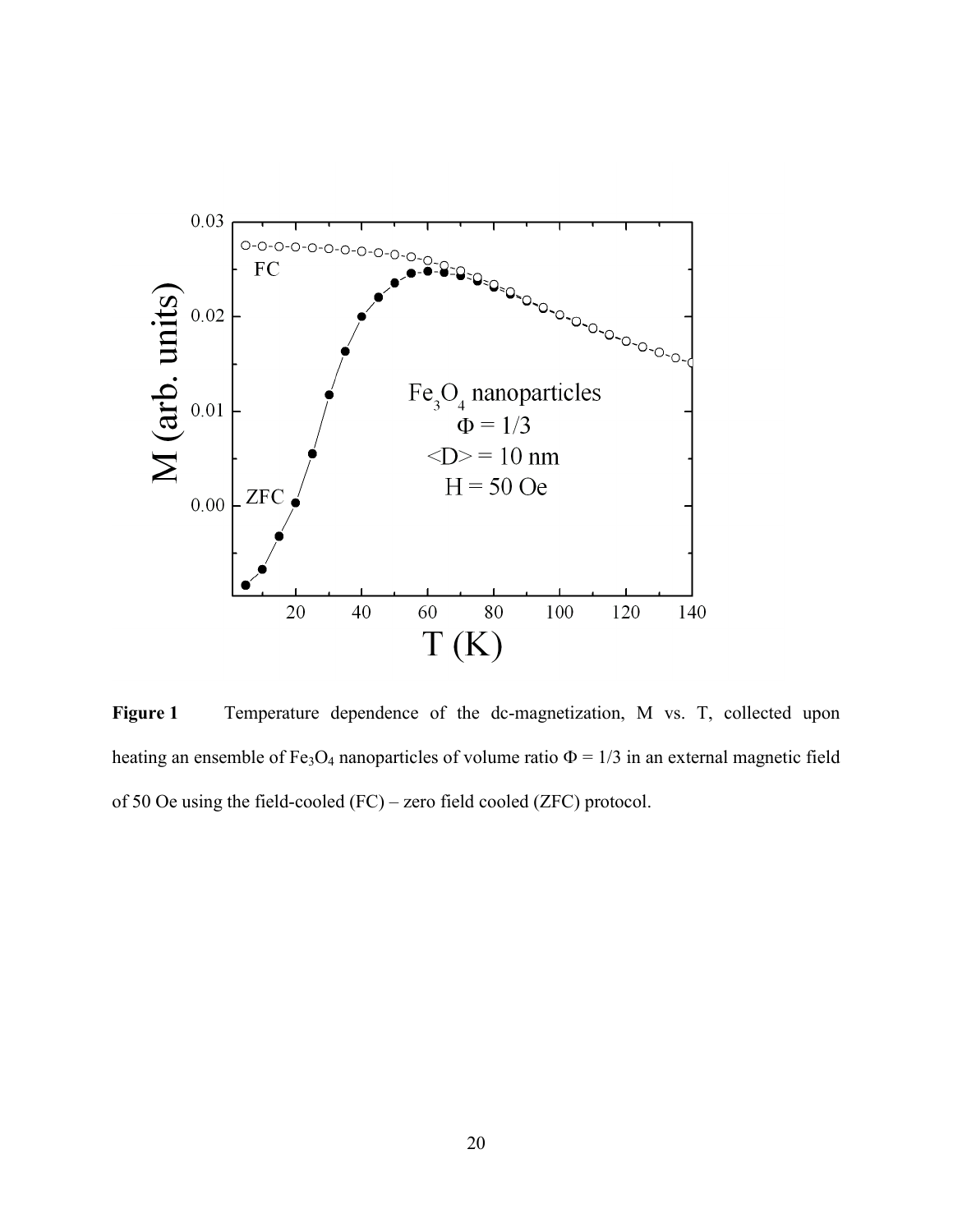

Figure 2 (a) Temperature dependence of the out of phase magnetic susceptibility  $\chi$ " vs. T collected at five different frequencies 10 Hz, 100 Hz, 1000 Hz, 3000 Hz and 10000 Hz on a dense ( $\Phi = 1/3$ ) sample. The solid lines are best fits to polynomial functions that allow the susceptibility peak temperature to be determined for each measurement frequency.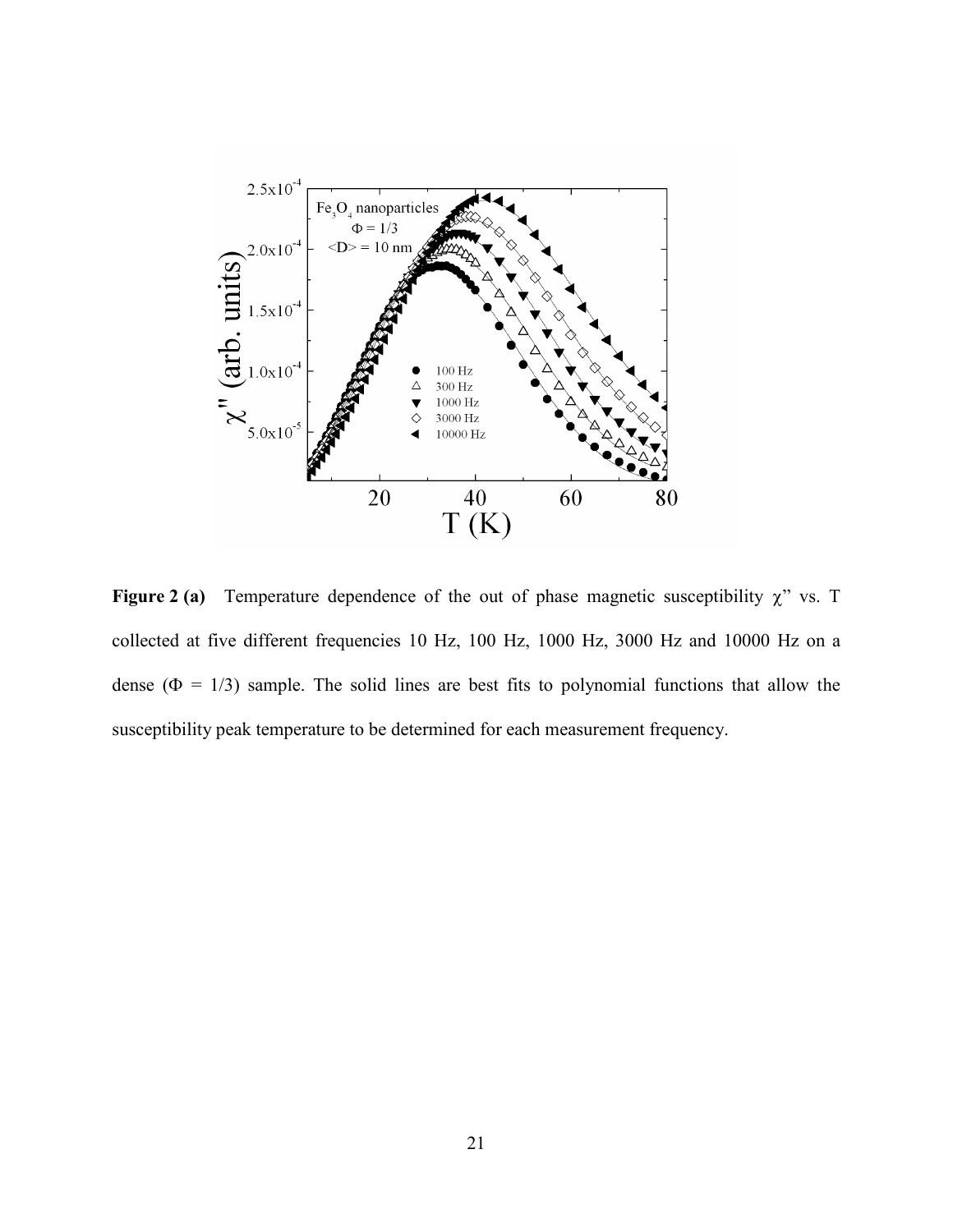

Figure 2 (b) Frequency / observation time dependence of the susceptibility peak on the reduced temperature (filled symbols) determined from the  $\chi$ " vs. T data in Figure 2 (a). The solid line is a best fit of  $\tau = \tau_0[(T/T_g)-1]^{-zV}$  to the data that allows the determination of the superspin freezing temperature  $\rm T_g.$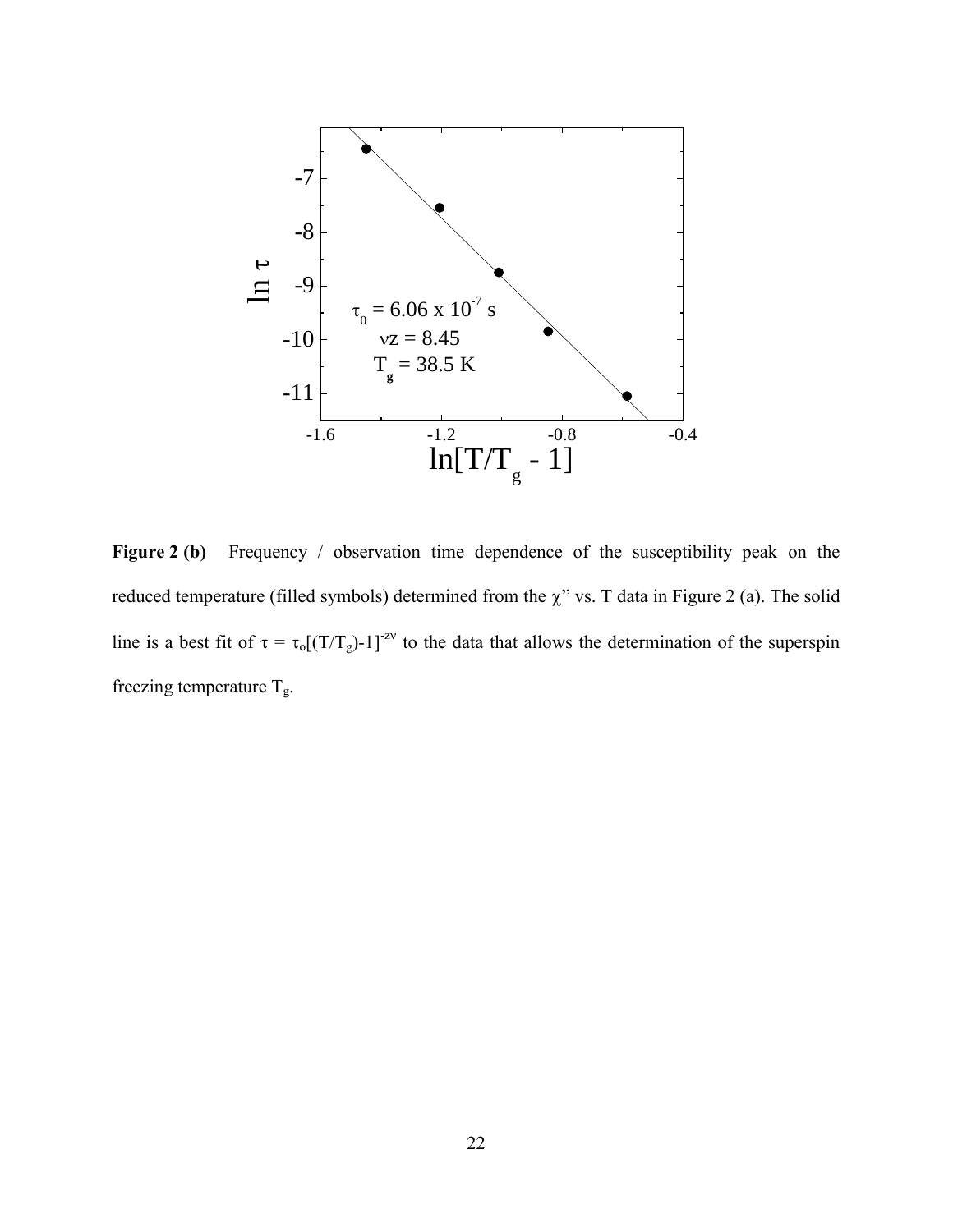

**Figure 3 (a)** Temperature dependence of the out-of-phase susceptibility  $\chi$ " vs. T collected at a frequency f = 10000 Hz on Fe<sub>3</sub>O<sub>4</sub> nanoparticle ensembles of different volume ratios:  $\Phi$  = 1, 1/3, 1/12, 1/24, 1/48, 1/96, 1/192, 1/240, 1/384.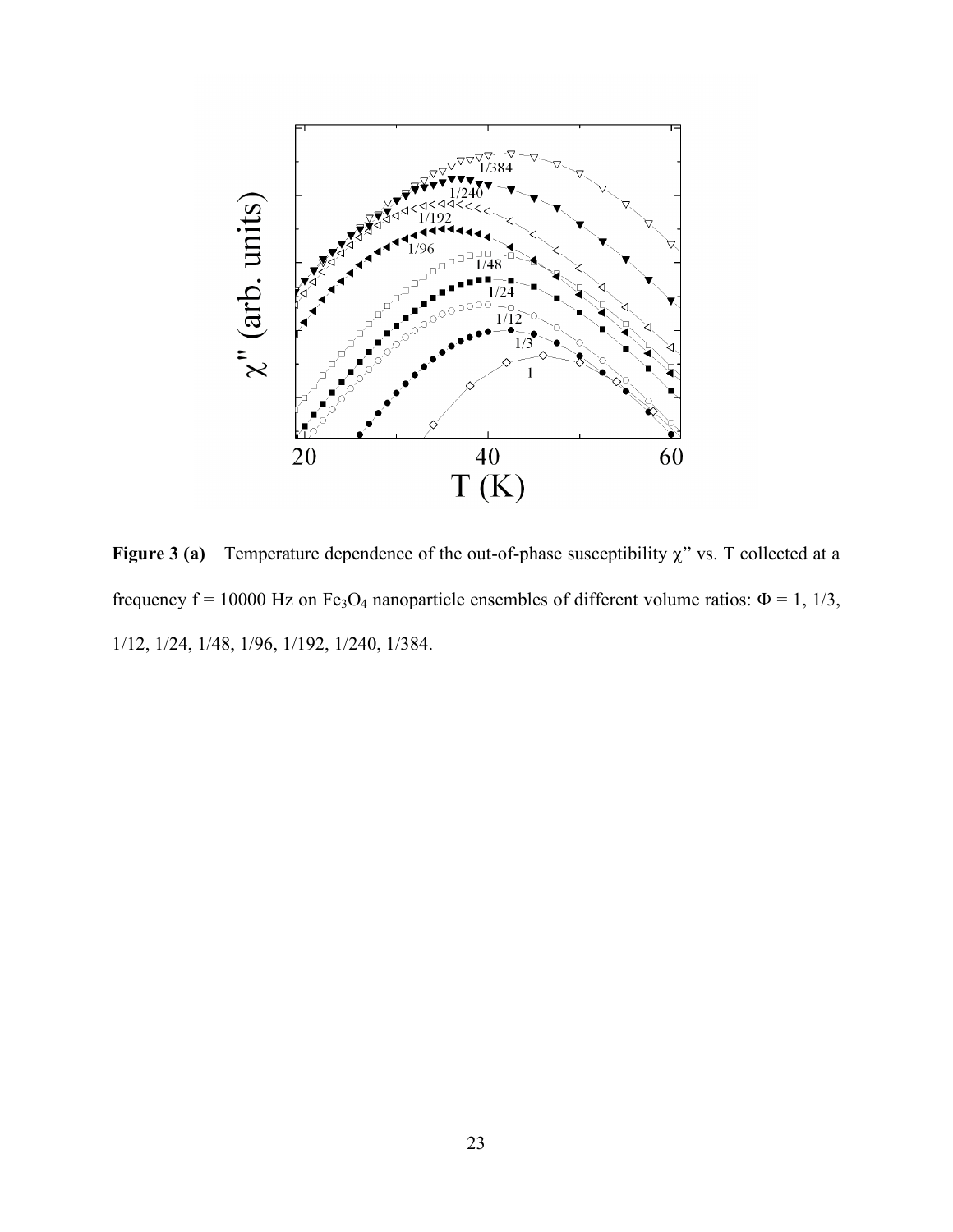

**Figure 3 (b)** Blocking / critical temperature  $T_B$  variation with the volume ratio  $\Phi$ . In the strong interaction regime (1/48 <  $\Phi$  < 1) T<sub>B</sub> decreases with the decrease of  $\Phi$ ; in the presence of weaker interactions (1/96 <  $\Phi$  < 1/384) the opposite behavior is observed, i.e. higher T<sub>B</sub> values progressively reenter as  $\Phi$  decreases.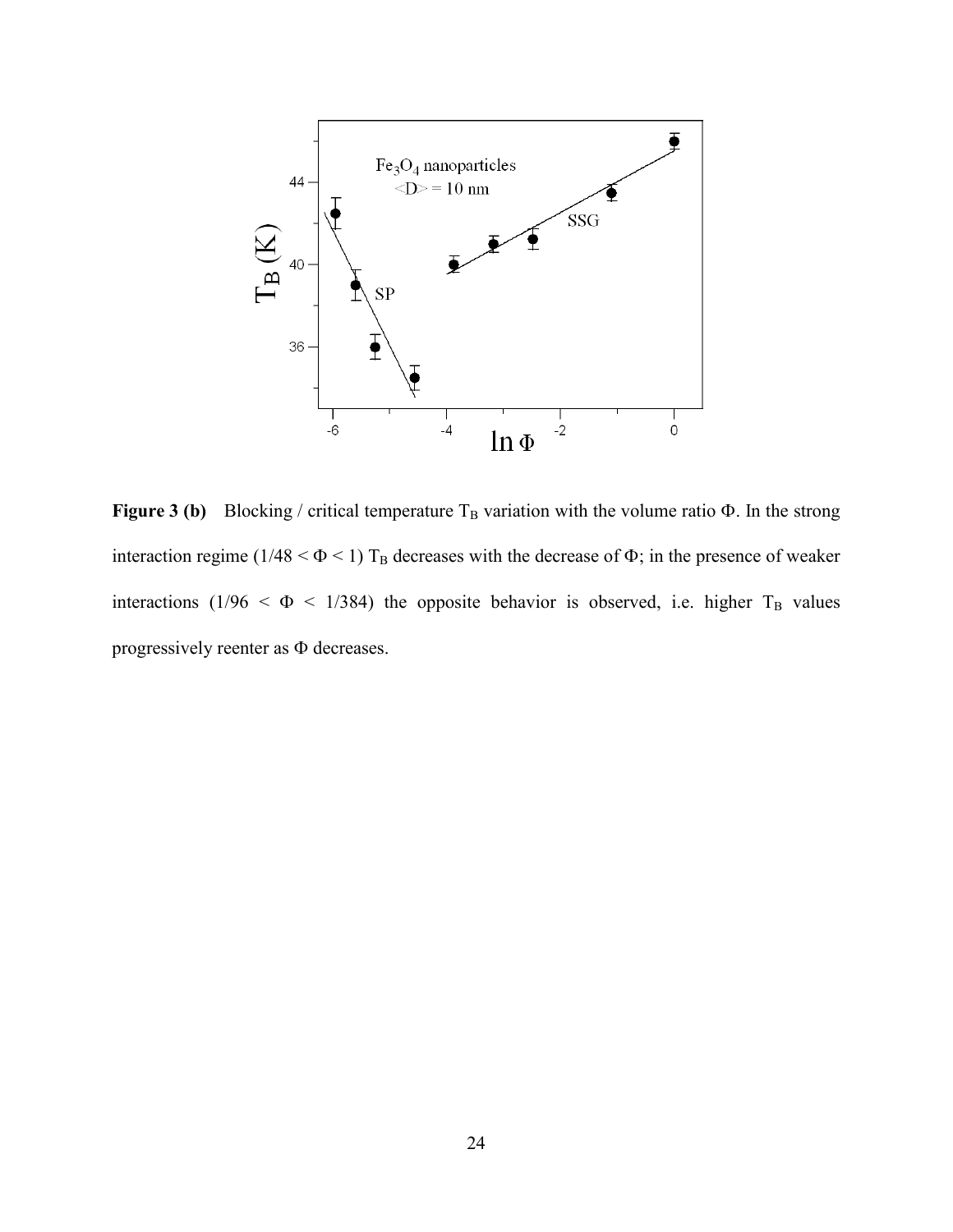

Figure 4 Observed blocking temperature dependence on the nanoparticle volume ratio: T<sub>B</sub> vs.  $\Phi^2$  (solid symbols). The solid and dashed lines are linear fits to the Mørup-Tronc (MT) model within the ( $1/96 < \Phi < 1/384$ ) and the ( $1/192 < \Phi < 1/384$ ) range, respectively.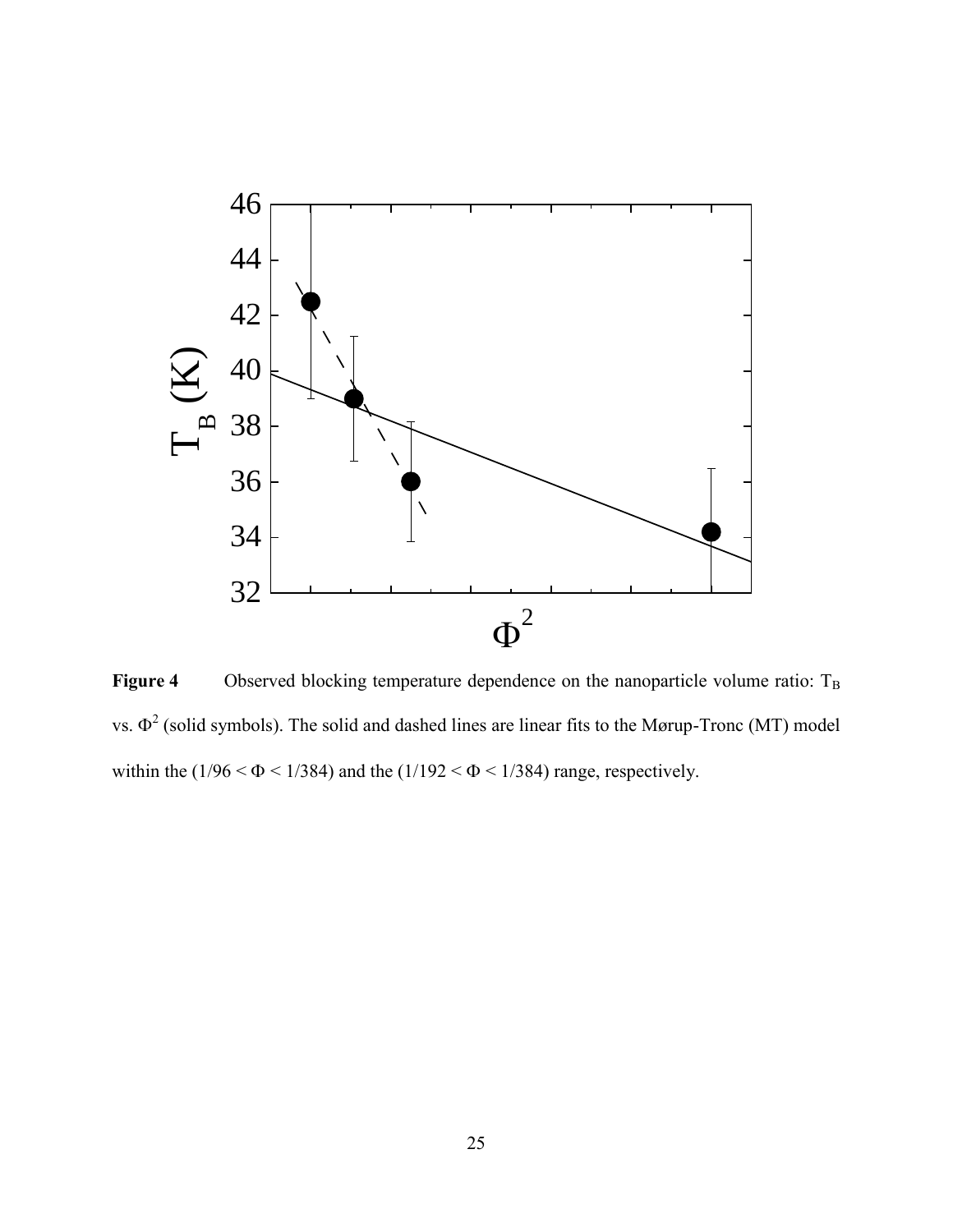

**Figure 5 (a)** Temperature dependence of the out of phase magnetic susceptibility  $\chi$ " vs. T collected at five different frequencies 10 Hz, 100 Hz, 1000 Hz, 3000 Hz and 10000 Hz on a dilute ( $\Phi = 1/384$ ) sample. The solid lines are best fits to polynomial functions that allow the susceptibility peak temperature to be determined for each measurement frequency.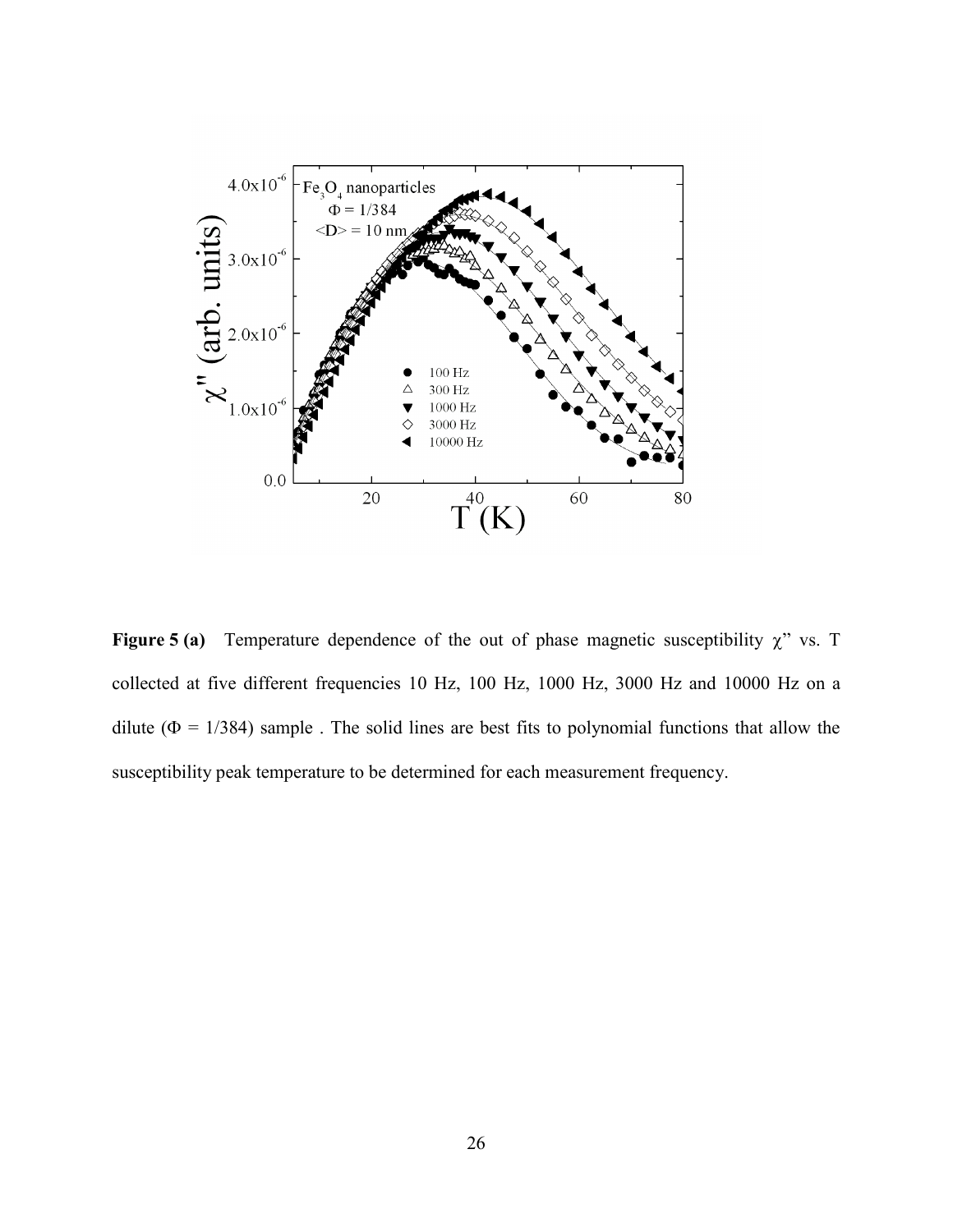

**Figure 5 (b)** Frequency / observation time dependence of the susceptibility peak reduced temperature obtained from frequency-resolved ac-susceptibility data collected on weaklyinteracting nanoparticle ensembles  $\Phi$  = 1/96, 1/192, 1/240, 1/384.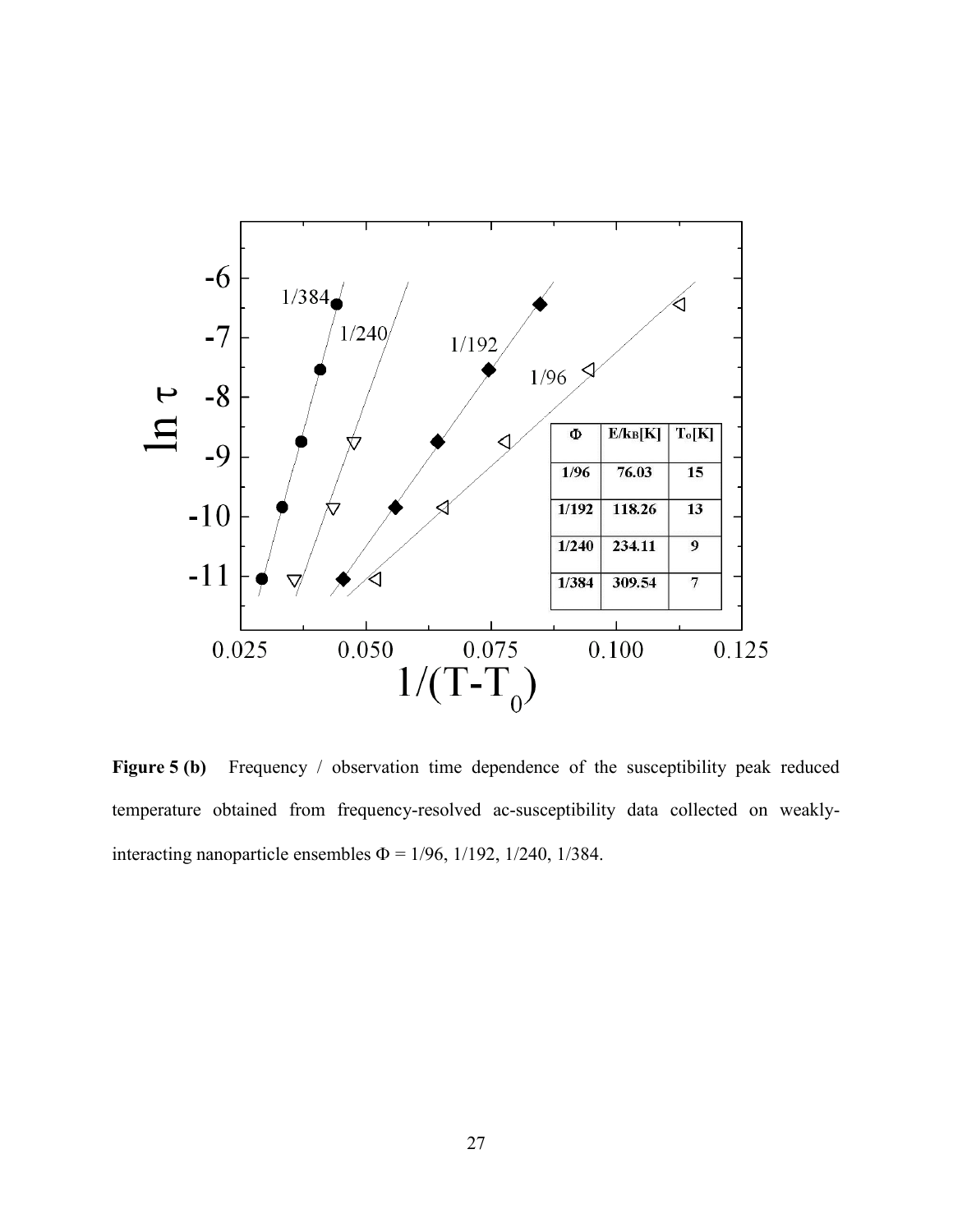### **References**

- <span id="page-36-0"></span>[1] T. Nakamura, T. Miyamoto, and Y. Yamada, *J. Magn. Magn. Mater.* **256**, 340 (2003).
- [2] R.D. Shull, *IEEE Trans. Mag.* **29**, 2614 (1993).
- [3] Q.A. Pankhurst, J. Connolly, S.K. Jones, J. Dobson, *J. Phys. D: Appl. Phys.* **36**, R167 (2003).
- [4] R. Hergt, S. Dutz, R. Muller, M. Zeisberger, *J. Phys.: Condens. Matter* **18**, S29219 (2006).
- [5] P. Moroz. S.K. Jones, B.N. Gray, *Int. J. Hyperthermia* **18**, 267 (2002).
- [6] J.L. Dormann, D. Fiorani, E. Tronc, *Adv. Chem. Phys.* **98**, 283 (1997).
- [7] R.W. Chantrell, G.N. Coverdale, M. El Hilo, K.O'. Grady, *J. Magn. Magn. Mater.* **157**, 250 (1996).
- [8] M. El Hilo, R.W. Chantrell, K.O' Grady, *J. Appl. Phys.* **84**, 5114 (1998).
- [9] M.A. Zaluska-Kotur, *Phys. Rev. B* **54**, 1064 (1996).

[10] J.L. Dormann, L. Bessais, D. Fiorani, *J. Phys. C* **21**, 2015 (1988).

- [11] J.O. Andersson, C. Djurgery, T. Jonsson, P. Svedlindh, P. Nordblad, *Phys. Rev. B* **56**, 13983 (1997).
- [12] T. Jonsson, P. Svedlindh, M.F. Hansen, *Phys. Rev. Lett.* **81**, 3976 (1998).
- [13] S. Mørup, *Hyperfine Inter.* **90**, 171 (1994).
- [14] Neel L *Ann. Geophys*. **5** 99 (1949).
- [15] Brown W F *Phys. Rev*. **130** 1677 (1963).
- [16] Kodama R H, Berkowitz A E, McNiff E J Jr and Foner S *Phys. Rev. Lett.* **77** 394 (1996).

[17] Martinez B, Obradors X, Ballcels L I, Rouanet A and Monty C *Phys. Rev. Lett.* **80** 181 (1998).

[18] Sahoo S, Petracic O, Binek Ch, Kleenman W, Sousa J B, Cardoso S and Freitas P P *Phys. Rev. B* **65** 134406 (2002).

[19] Sahoo S, Petracic O, Kleenman W, Stappert S, Dumpich G, Nordblad P, Cardoso S and Freitas P P *Appl. Phys. Lett.* **82** 4116 (2003).

[20] G.F. Goya, T.S. Berquo, F.C. Fonseca, M.P. Morales *Journal of Applied Physics* **94**, 3520 (2003).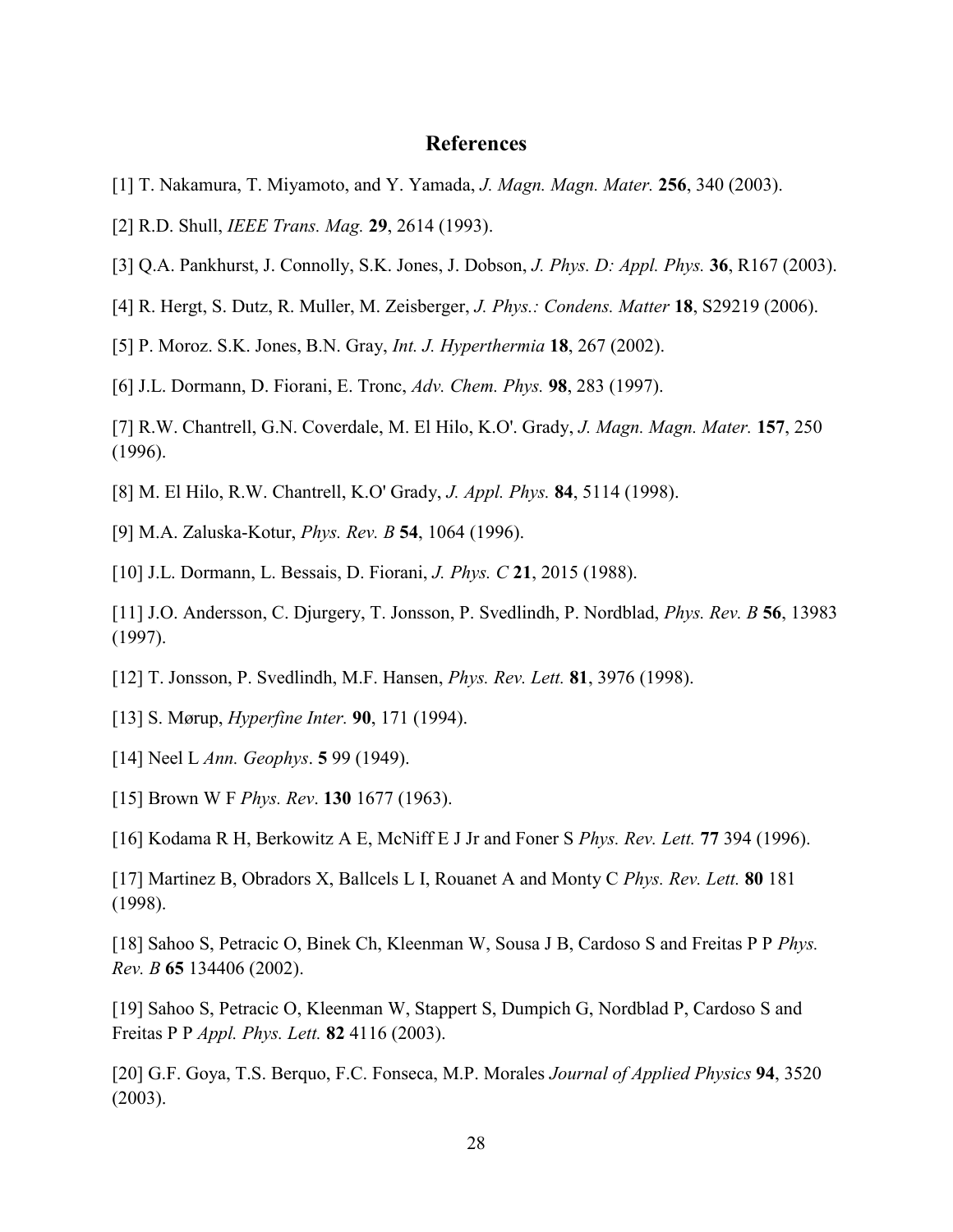[21] L. Neel *Low Temp. Phys.* **413** (1962).

[22] X. Chen, S. Bendata, O. Petracic, W. Kleemann, S. Sahoo, S. Cardoso, P.P. Freitas *Phys. Rev. B* **72**, 214436 (2005).

[23] K. Binder, A.P. Young *Phys. Rev. B* **29**, 2864 (1984).

[24] C. Djurberg, P. Svedlindh, P. Nordblad, M.F. Hansen, F. Bodker, S. Mørup *Phys. Rev. Lett.* **79**, 5154 (1997).

[25] S. Shtrikman, E. P. Wohlfarth *Phys. Lett. A* **85**, 467 (1981).

[26] S. Mørup, E. Tronc *Phys. Rev. Lett*. **72**, 3278 (1994).

[27] P. Prene, E. Tronc, J.P. Jolivet, J. Livage, R. Cherkaoui, M. Nogues, J.L. Dormann, D. Fiorani *IEEE Trans. Magn.* **29**, 2658 (1993).

[28] T.N. Lan, T.H. Hai *Appl. Of Monte Carlo Method in Sci. and Engin.* 495 (2011).

[29] M. El-Hilo, K. O'Grady, R.W. Chantrell *J. Magn. Magn Mater.* **114**, 295 (1992).

[30] W. Luo, S.R. Rosenbaum, T.F. Rosenbaum, R.E. Rosensweig, *Phys. Rev. Lett.* **67**, 2721 (1991).

[31] S. Mørup, *Hyperfine Inter.* **60**, 959 (1990).

[32] S. Mørup, M.B. Madsen, J. Franck *J. Magn. Magn Mater.* **40**, 163 (1983).

[33] Le Bail A, Duroy H and Fourquet J L *Mater. Res. Bull*. 23 447 (1998).

[34] C.P. Bean *J. Appl. Phys.* **26**, 1381 (1955).

[35] R.J. Tackett, J.G. Parsons, B.I. Machado, S.M. Gaytan, L.E. Murr, C.E. Botez *Nanotech.* **21**, 365703 (2010).

[36] L. Neel *Ann. Geophys.* **5**, 99 (1949).

[37] R.H. Kodama, A.E. Berkowitz, E.J. McNiff Jr., S. Foner *Phys. Rev. Lett.* **77**, 394 (1996).

[38] S. Sahoo, O. Petracic, Ch. Binek, W. Kleenman, J.B. Sousa, S. Cardoso, P.P Freitas *Phys. Rev. B.* **65**, 134406 (2002).

[39] T. Jonsson, J. Mattsson, C. Djurberg, F. A. Khan, P. Nordblad, P. Svedlindh, *Phys. Rev. Lett.* **75**, 4138 (1995).